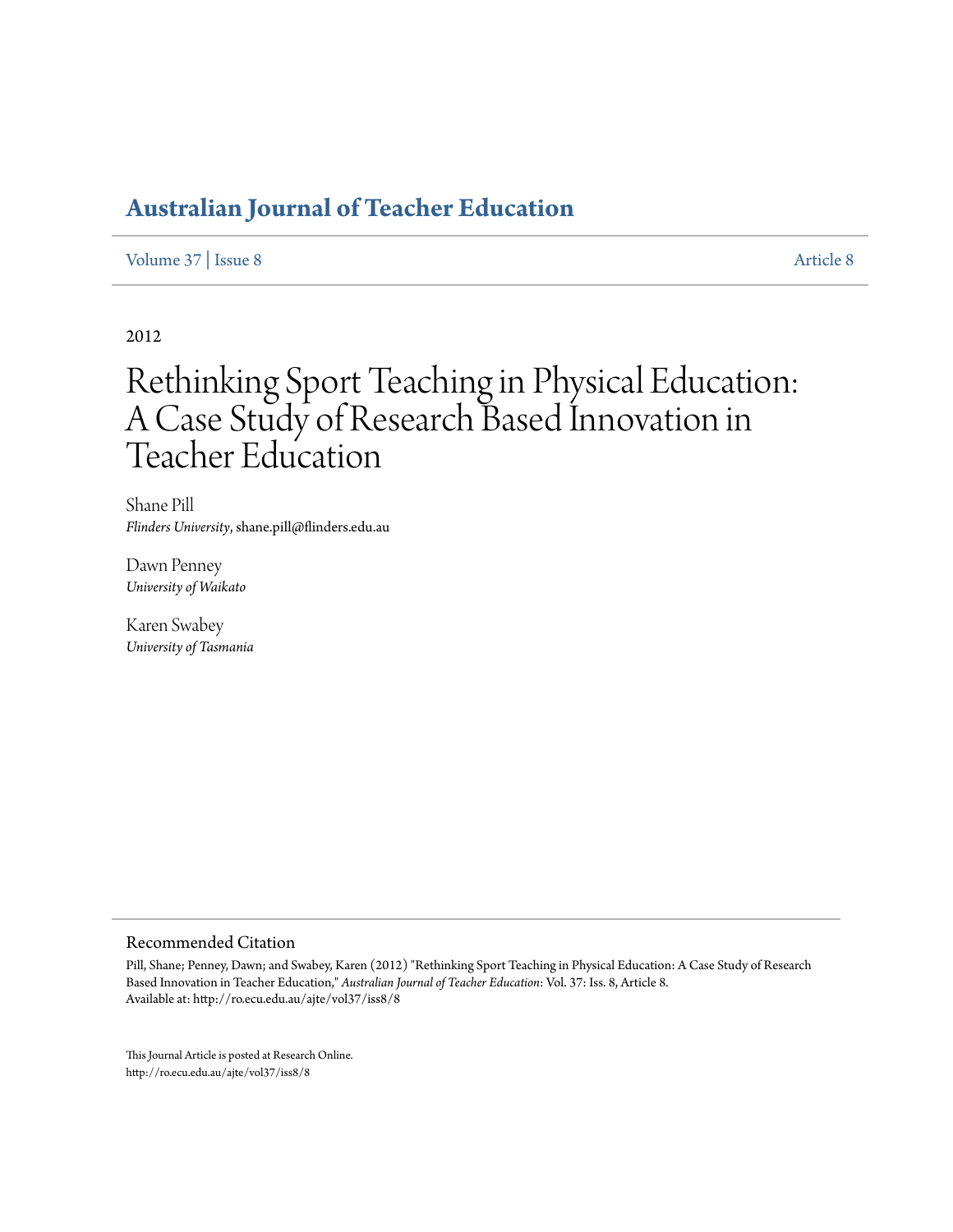# **Rethinking Sport Teaching in Physical Education: A Case Study of Research Based Innovation In Teacher Education**

Shane Pill Flinders University Dawn Penney University of Waikato, New Zealand Karen Swabey University of Tasmania

*Abstract: This paper focuses on the significance of physical education teacher education (PETE) in the diffusion of 'new' thinking about sport teaching in physical education. It explores issues arising from a case study investigation that sought to respond to the critical commentary about the form and substance of sport teaching in physical education by supporting innovation in school curriculum and pedagogy through pre-service teacher education. The study was designed to challenge PETE pre-service teachers' thinking about sport curriculum and pedagogy in physical education, introduce them to new thinking about models and specifically, the sport literacy model (Drummond & Pill, 2011; Pill, 2009, 2010). Details of the research design are presented and the insights that the data have provided in relation to challenges and opportunities that teacher educators and teacher education courses confront in seeking to promote and support curriculum and pedagogical innovation are discussed.* 

#### **Introduction**

Beliefs about teaching and learning are well established by the time physical education teacher education (PETE) pre-service teachers commence tertiary courses (Grossman, 1991; Mills, 2006; Pajares, 1992). PETE students begin their studies with clear images of schools and teachers from their school experiences. Research suggests that the influence of the lived experience of school physical education is more influential than PETE teacher preparation in the eventual practice of physical educators (Brennan, 2006; Hopper 1999; Jenkins, 2005; McCormack, 1997; Oslin, Collier & Mitchell, 2001). International researchers have recognised that the educational experiences of pre-service teachers when school students plays a significant part in shaping and moulding their understanding of what it is to be a physical education teacher and how teaching should be enacted (McNeill, Fry, Wright, Tan, Tan & Schempp, 2004). Lortie (1975) referred to this as an apprenticeship of observation. Schempp (1989) suggested that "the apprenticeship of observation is an ally of continuity rather than of change" (p. 36). How then, might physical education teacher educators work towards pedagogies that are innovative, rather than reproductive, when beliefs from the past develop expectations of what PETE will offer?

The purpose of this study was to consider pre-service physical education teacher education as a site for pedagogical innovation through the provision of a teaching context presenting a description of 'the possible' for sport teaching in secondary physical education. This description centred on a curriculum and pedagogical model that contrasted to the PETE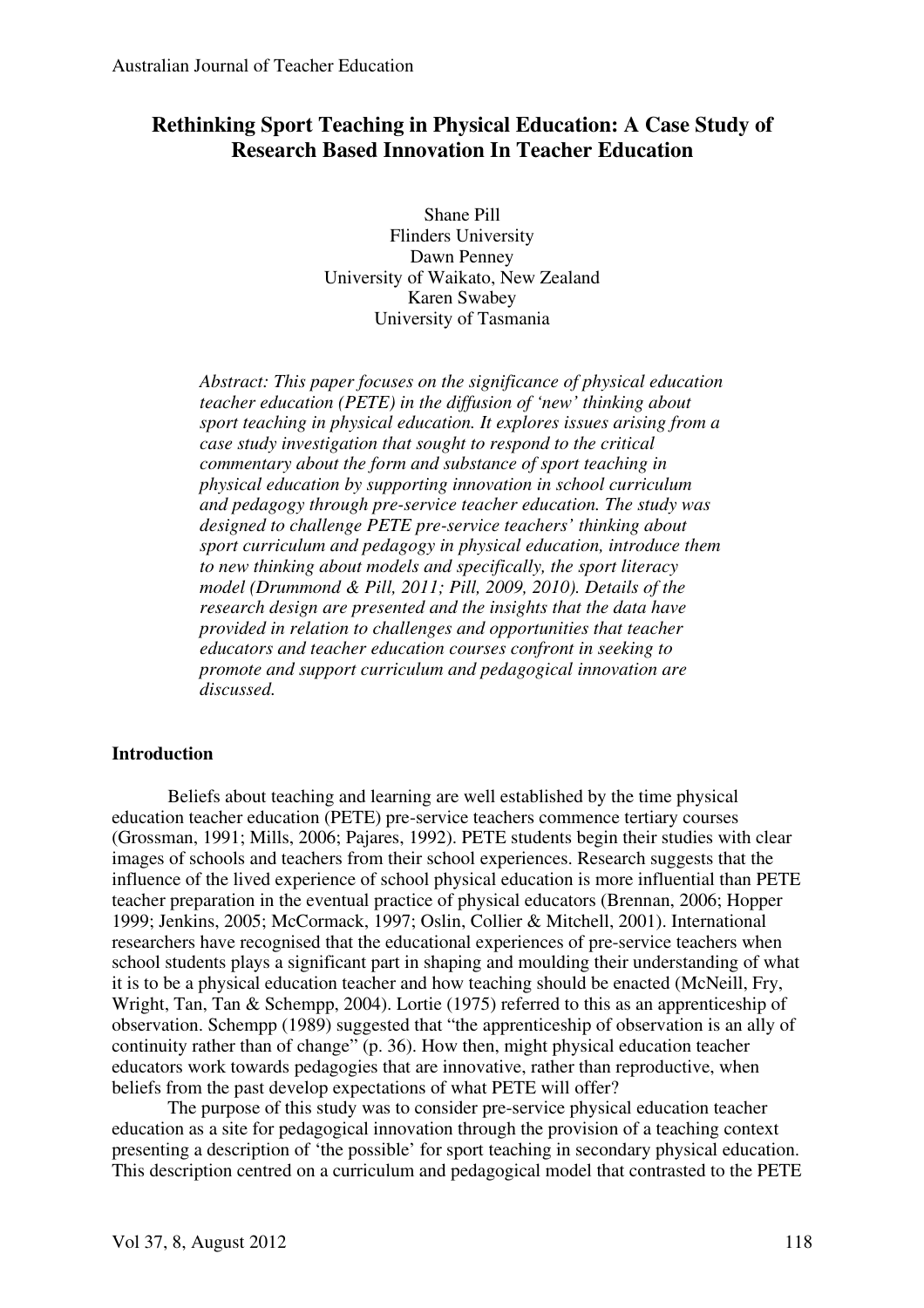#### Australian Journal of Teacher Education

pre-service teachers' prevailing experience of being taught physical education at school, and their typical observations of sport teaching in physical education during professional teaching practice. The authors acknowledge that this research challenges the technical and textbook discourse of the "physical education method" (Metzler, 2011, p. 173) that the physical education community of practice (Holmes, 1999; Lave & Wenger, 1991) has traditionally shared. It was anticipated that the research would further inform the limits, constraints and possibilities of PETE pre-service coursework and PETE pre-service teachers as contextual factors (Rogers, 1995) affecting conceptual change toward curriculum alternatives. As Kirk (2010) has highlighted, while the apprenticeship of observation is a powerful influence upon ideas about how to teach (Lortie, 1975) the professional socialisation (Wright, McNeill  $\&$ Butler, 2004) of university PETE is where those ideas can be confronted and their acuity challenged.

#### **PETE and School Physical Education Curriculum Reform**

This study focuses on curriculum and pedagogical innovation for sport teaching, termed *sport literacy* (Drummond & Pill, 2011; Pill, 2009, 2010). Siedentop (1994) defined literate sport participants as understanding the culture, ritual and traditions of a sport. In this research sport literacy is defined as the functional use of sport knowledge for active and engaged citizenship. Four distinct understandings of knowledge are considered in this definition of sport literacy: 1.Sport is an applied, practised and situated set of skills; 2.Sport creates embodied meaning, and meaning that can be communicated, interpreted, understood, imaged and used creatively; 3.Sport creates a 'text', which can be read for understanding; and 4. understanding sport requires a learning process (Pill, 2009). It has two themes for the curriculum: Firstly, that sport in physical education can enhance students' access to practices and ideas that can enable them to make positive contributions to society; and secondly, that sport helps students to understand the self and the society in which they live (Drummond  $\&$ Pill, 2011).

Literature examining curriculum innovation suggests the term *innovation* is often used interchangeably with the term *change* (Wright, McNeill, Fry, Tan, Tan & Schempp, 2006). The authors accept Rogers (1995) explanation that an innovation is an idea, practice, or object that is perceived as new by an individual or other unit of adoption. More specifically, Rogers (1995) argued innovation by diffusion has four elements: invention of the innovation, diffusion (or communication) through the social system, an adoption period and consequences (Rogers & Shoemaker, 1971). This research considered the first elements of Rogers' innovation by diffusion process. It engaged directly with the role of teacher education in progressing curriculum innovation from university coursework into schools as PETE pre-service teachers translate the curriculum and pedagogical knowledge addressed in coursework into enacted curriculum while on professional teaching practice (PTP). In so doing, the study connected with a sustained line of critical commentary in the physical education field. This commentary suggests an apparent inability of initial teacher education to generate curriculum and pedagogy that can effectively challenge the longstanding dominance of sport-based multi-activity curriculum and associated, traditional pedagogies (see for example, Crum 1983; Kirk, 2010; Locke, 1992; Penney & Chandler, 2000).

It has been postulated that PETE, through the agency of pre-service teachers, may potentially have a key role to play in initiating and/or progressing curriculum change or reform in physical education. Drawing on research undertaken in the UK and Australia, Kinchin, Penney and Clarke (2005) argued universities can be catalysts for curriculum and pedagogical innovation. The research reported here was underpinned by the view that it is PETE pre-service teachers who "will carry PE forward for the next decade or longer" (Pill, 2007, p. 25) and that PETE courses can therefore actively promote curriculum innovation and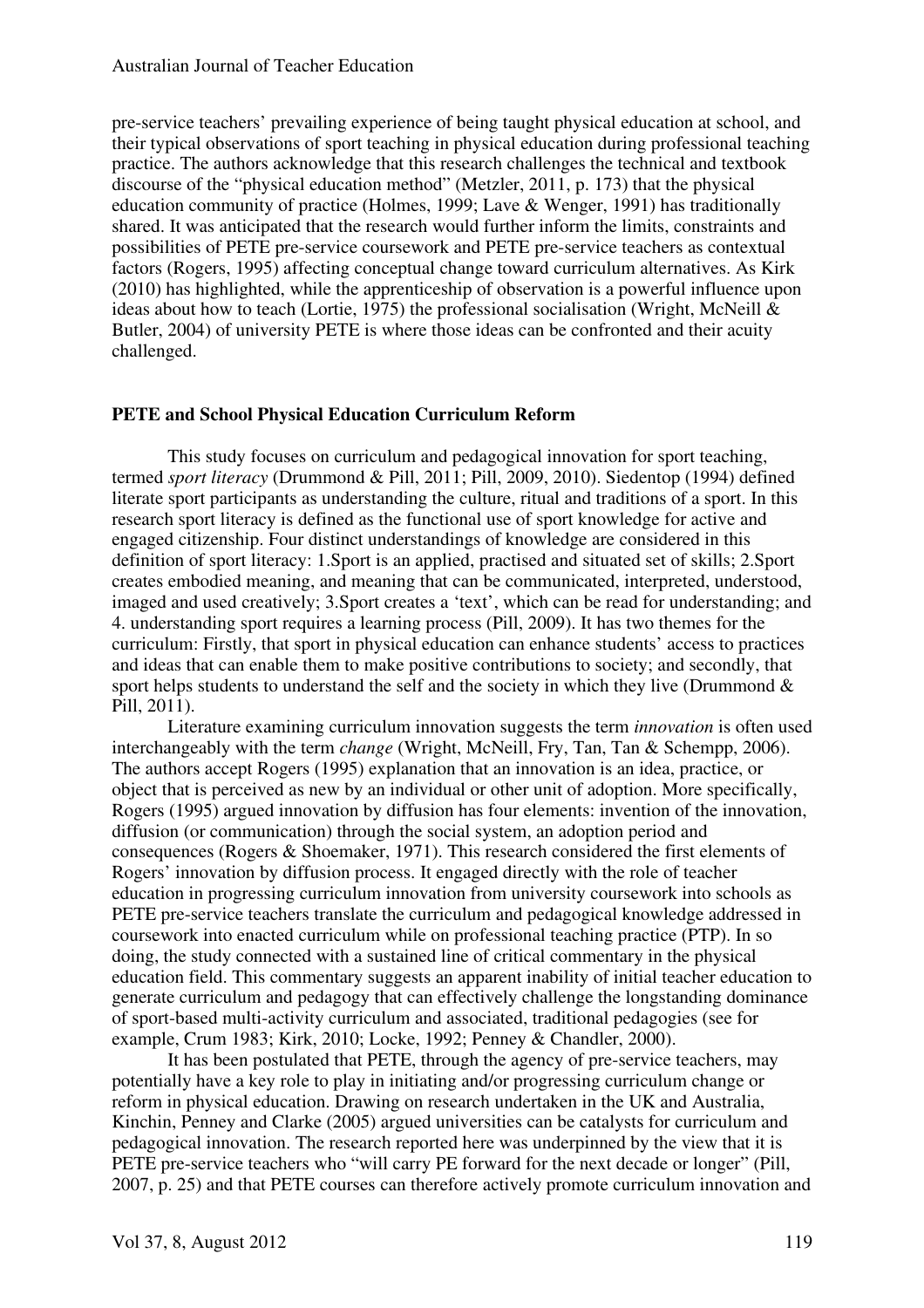change, and provide an ideal environment that supports the adoption of new ideas (Butler, 2005; Macdonald et al., 2002). Tinning, Macdonald, Wright and Hickey (2001) noted that:

*Student teachers have a role to play in the process of curriculum change or reform. It is no secret that it is during their undergraduate training that most teachers experience the most intensive training phase of their professional lives. It stands to reason that the preservice phase presents itself as an ideal forum through which new curriculum models can be efficiently and effectively introduced* (p. 230).

The potential for PETE to act as the stimulus for enhancements in curriculum and pedagogy thus lies in the injection of new ideas and the accompanying provision of learning experiences and environments that prompt and support a transformative orientation. As Pill and Brown (2007) observed, this is in contrast to the normative reproductive of the status-quo and recognises that sustained conservatism in physical education has arguably not served the interests of many students in schools well, nor has it helped the professional standing. As argued below, sport teaching is the area of physical education where this status quo is most evident. It appears that physical education largely ignores talk about sport and the nature of education as the process of developing potential (Evans, 2004) across the three domains of education in, through and about (Arnold, 1979) sport.

Many PETE programs have embraced and adopted the idea of models-based instruction (Metzler, 2011) and examine various models or adopt a single instructional model for games teaching (Gurvitch, Lund & Metzler, 2008). Sport literacy is a model that seeks to bring together elements of Bunker and Thorpe's *Teaching Games for Understanding* (TGfU) approach (1982, 1983) and Siedentop's *Sport Education* model (1994). This research thus sought to promote synergies in TGfU and Sport Education and encourage PETE pre-service teachers to see the complementarity of the objectives of each model, rather than regarding them as competing possibilities for secondary school sport teaching.

It was noted earlier that Siedentop (1994) introduced the idea of literate sport participants as an objective of Sport Education. "A literate sportsperson understands and values the rules, rituals, and traditions of sports" (Siedentop, Hastie & van der Mars, 2011, p. 5). The definition separated the literate aspect of learning from the other objectives of Sport Education: competent and enthusiastic sportspersons. Bunker and Thorpe (1982, 1983) proposed game appreciation and understanding as objectives of teaching games for understanding. Sport literacy merges the objectives of TGfU and Sport Education through a revised definition of game appreciation that includes socio-cultural as well as sport skill learning (Drummond & Pill, 2011) (Figure 1). The authors believe this is likely to provide teachers with a larger pedagogical "toolbox" (Gurvitch et al., 2008, p. 452) through which to achieve education in, through and about sport (Arnold, 1979; Drummond & Pill, 2011). Through the adoption of the Sport literacy model, the research sought to shift PETE preservice teachers' thinking away from instructional models as "one box containing only a few specialised tools with limited application" (Gurvitch et al., 2008, p. 452).

#### **Curriculum and Pedagogical Innovation in Sport Teaching**

Internationally, physical education has struggled to break free from the shackles of physical training (Kirk, 2010; Tinning, 2010) and traditional ideas about physical competencies (Kirk, 2010; Laker, 2002). Despite cognition being generally regarded as arguably the most useful and valuable aspect of any field of education (Felshin, 1972; Green, 1998), its marginalisation in sport teaching has repeatedly left physical education open to criticism that it is essentially non-academic and, therefore, extraneous to the purposes of education (Alexander & Luckman, 2001; Alexander, Taggart & Thorpe,1997; Green, 1998;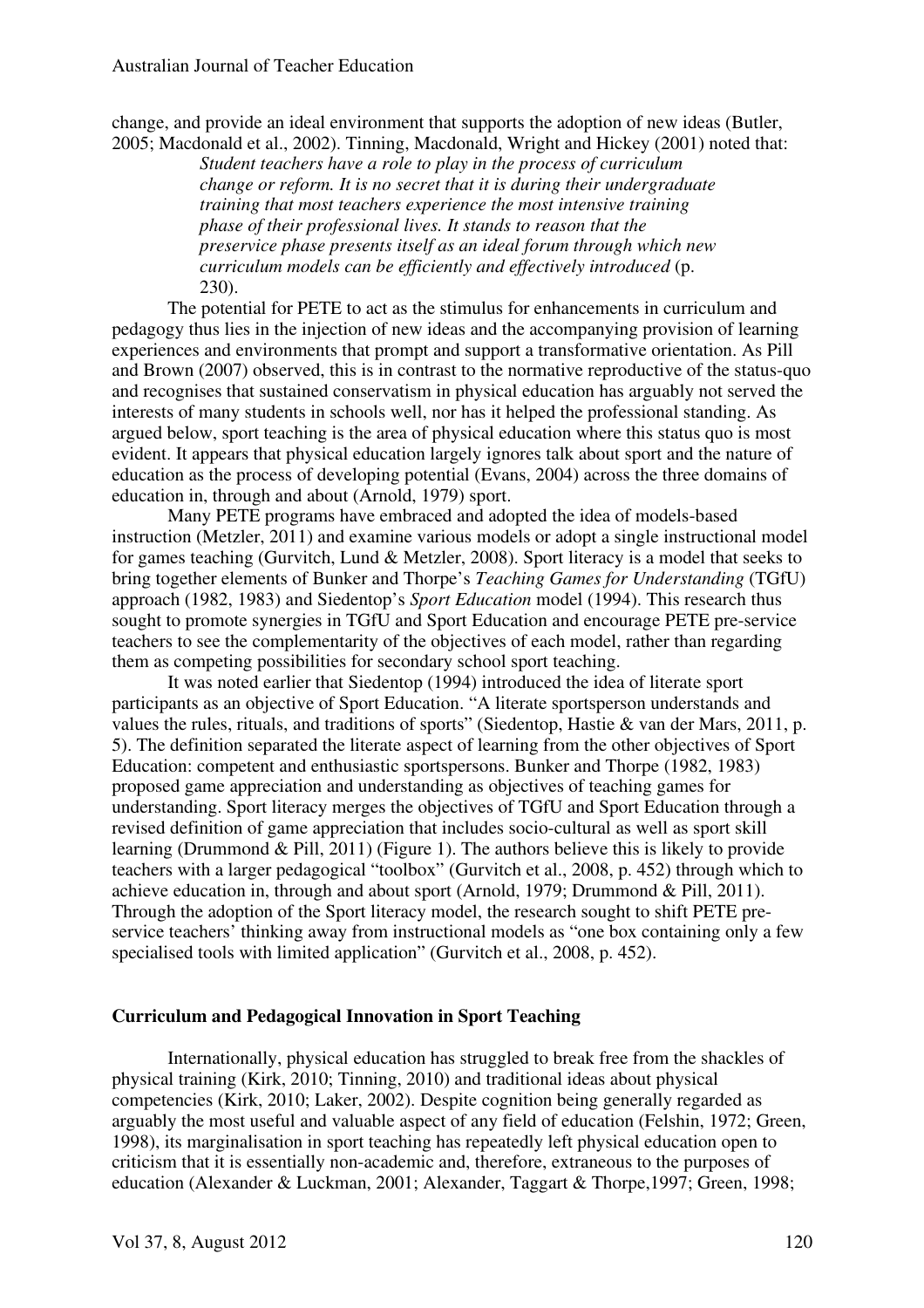Siedentop, 1992). Clennett and Brooker (2006) noted that as a result of Australian physical education teachers' narrow interpretation of curricula the focus of teaching has frequently concentrated on school students developing technical expertise for sport.

The supremacy of one type of knowledge (declarative knowledge of motor skill or sport specific textbook [Pigott, 1982] techniques) has arguably long constrained the knowledge base of sport in physical education. Learning has been both reduced and limited to psychomotor performance (an educational outcome emphasising the learning of fundamental movements, motor and sport performance skills (Lumpkin, 2005). This is reflected in many international commentaries identifying that a curriculum and pedagogical emphasis on technical expertise for sport has frequently led to teaching that simply reproduces textbook movement techniques (Alexander, 2008; Bunker & Thorpe, 1982; den Duyn, 1997a; Grehaigne, Richard & Griffin; 2005, Kirk, 2010; Kirk & Gorley, 2000). Declarative knowledge as motor skill technique is framed within a process of progressive, or 'additive', motor skill acquisition (Annette, 1994; Jenkins, 2005; Kirk, 2010; McMorris, 1998) in a multi-activity curriculum (Alexander, 2008; Capel, 2007; Hastie, 2003; Laker, 2002; Launder, 2001; Taylor & Chiogioji, 1987). The prominence of this model and its associated dominant pedagogy is regarded as a major factor in the educative potential of sport teaching in physical education arguably remaining unfulfilled (Crum, 1983; Locke, 1992; Penney & Chandler, 2000; Siedentop, 1994). What is enacted becomes a triumph of form over substance as sport teaching lacks the "musculature of a focussed teaching-learning pedagogy" (Alexander & Penney, 2005, p. 289). Kirk (1988) explained that the educational value of a subject is a crucial condition in determining its prestige, the resources it can command, and the contribution it can make to the educational experience of pupils. In these terms, the established dominant paradigm of physical education in Australia has remained problematic. It has arguably privileged a technical pedagogical discourse and multi-activity curriculum design centring on invariably brief and fragmented experiences of various sports.

It is argued that physical education is positioned at the periphery of Australian education because of its curriculum form and substance (Penney, 2008). Reflecting on the standing of physical education in Australia, Georgakis (2006) stated "physical education has been located 'outside' the academic curriculum as a non academic subject" (p. 46) to the detriment of its status. The discussion that follows identifies that pockets of innovation in curriculum and pedagogy in physical education have seemingly failed to present any real challenge to dominant sport performance discourses. The current study sought to address this shortcoming.

#### **Pedagogical Reform in Sport Teaching**

TGfU (Bunker & Thorpe, 1982; 1983) and Sport Education (Siedentop, 1994) are classified as models by Metzler (2011) that have been widely researched and supported as capable of reforming and re-directing sport teaching in physical education towards more substantial learning outcomes. Bunker and Thorpe (1982) described TGfU as a response to their observations that many children complete school neither knowing the sports, nor knowing how to play the sports, supposedly learnt in physical education. Frequently students lacked the knowledge and motor skill proficiency necessary for effective play (Thorpe, Bunker & Almond, 1986) and, therefore, continued involvement in the games encountered in physical education. It was Bunker and Thorpe's (1983) belief that the reliance on skill and drill pedagogy, and its focus on specific motor pattern reproduction, did not adequately take account of the contextual use of motor patterns in games. The TGfU model did not suggest that motor skill learning was unimportant. Rather, Bunker and Thorpe (1982, 1983) proposed that effective motor skill learning must contextualised movement performance to the requirements of the game (Thorpe & Bunker, 2010). A curriculum model outlining a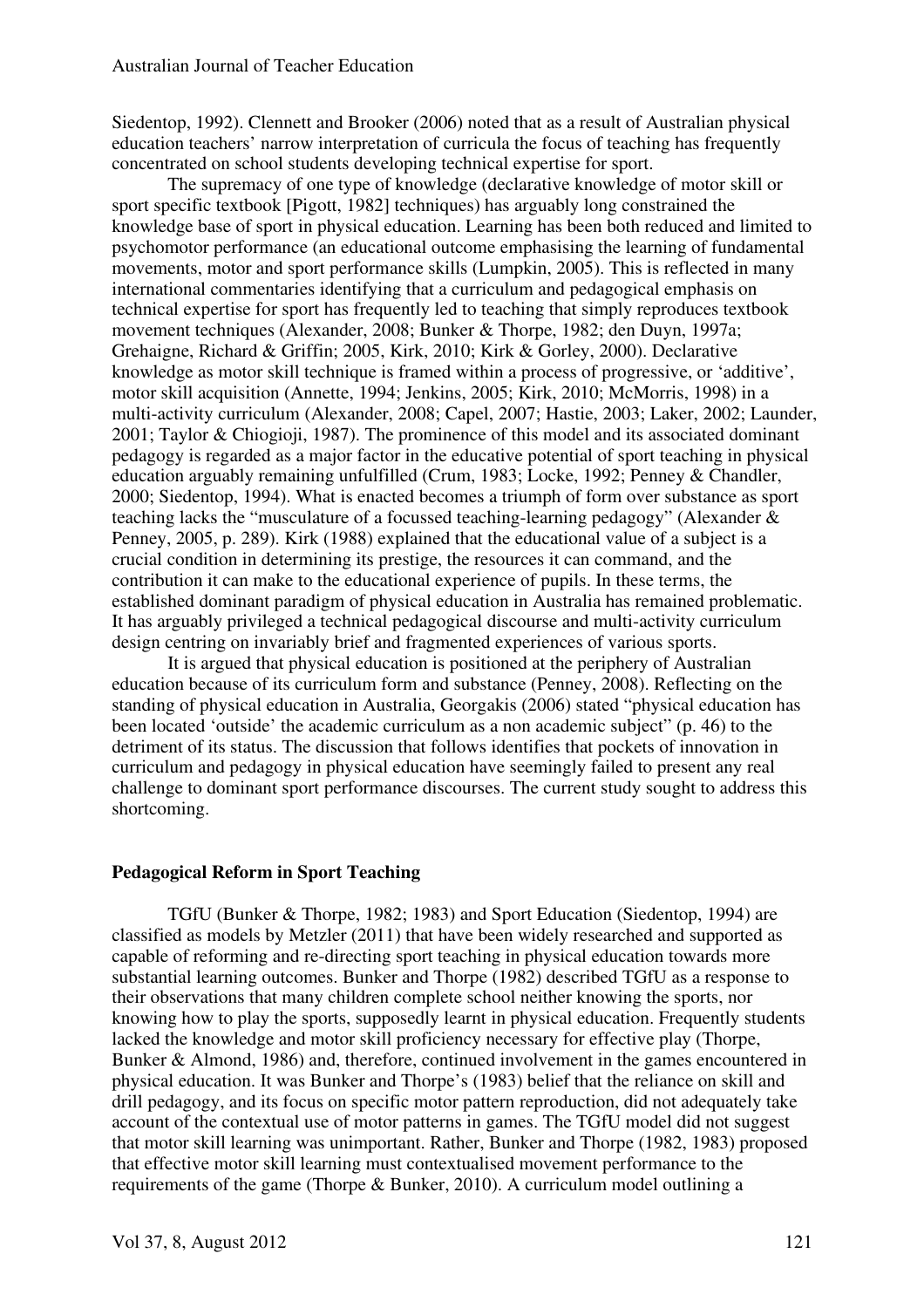sequential cycle of teaching repositioned the development of game related decision making as fundamental to learning that would facilitate participation in games occurring prior to the teaching of sophisticated sport specific movement techniques. In the TGfU model, game appreciation and understanding was presumed to "always precede the response factors of skill execution" (Werner & Almond, 1990, p. 26).

The development of TGfU presented a clear contrast to established physical education pedagogy in terms of the skills, knowledge and understanding that were foregrounded in teaching and learning, and in parallel, the ways in which teaching could most effectively engage with the new learning priorities. The pedagogical use of questioning as teaching (Griffin & Sheehy, 2004; McNeill, Fry, Wright, Tan & Rossi, 2008; Mitchell, Griffin and Oslin, 2006) in TGfU emphasised a shift from the transmission method of instruction inherent in the traditional physical education approach to a more dialectic teaching approach (Bell, 2003) where the teacher acts as facilitator (Mitchell et al., 2006), leading students rather than informing (Griffin, Mitchell & Oslin, 1997). In Australia, the TGfU model was developed as a sport teaching approach called *Game Sense* - articulated both as the outcome of sport teaching (Charlesworth, 1993; 1994; Launder, 2001) and as a game-centred model for sport teaching (den Duyn, 1996, 1997a, 1997b; Thorpe, 1997). Contextual sport skill learning became the tenet of Game Sense. Thinking players (den Duyn, 1997b) became the objective of sport teaching and learning.

As indicated above, the Sport Education model (Alexander, Taggart, Medland & Thorpe, 1995; Siedentop, 1994) is also directly pertinent to this research. It emerged from similar concerns about the form and function of sport teaching in physical education within the dominant multi-activity model. Siedentop (1994) highlighted the limitations of the multiactivity model in three areas: the transferability of learning to sport outside of schools; the authenticity of many aspects of school physical education when compared to sport structures and participation opportunities beyond school; and the lack of inclusivity inherent in many traditional physical education curricula.

The distinctions between Sport Education and the traditional sport teaching approach relate to curriculum structure, content and focus, and pedagogical approaches and their relationship to learning objectives. Sport Education emphasises greater depth of content coverage by extending the time spent engaged with one sport and establishing an expanded set of curriculum goals. These include movement technique and tactical understanding, personal and social skill development, and sport cultural and social understanding. The model encompasses opportunities for learning relating to multiple roles in sport in addition to that of player (such as coach, manager, referee, journalist). Kirk and Macdonald (1998) asserted that advocates of Sport Education have grasped the need for a form of physical education that offers students meaningful, authentic and differentiated participation. The results of an Australian study of teachers' perceptions of Sport Education supported the view that Sport Education can be a context for pursuing a broader range of outcomes than is possible via a traditional physical education method (Alexander & Luckman, 2001). Shehu (1998), however, warned of the potential for Sport Education to be a sealed methodology, both in form and content making it more likely to be a sport management strategy than a framework illuminating the character of physical education. Suggesting that the model was flawed in a fundamental way, Shehu argued for a substantial rethinking of the philosophical character of the model so that sport is placed back into the field of physical education from which it is abstracted. Alexander and Penney (2005) identified with Penney, Clarke and Kinchin's (2002) suggestion for further development of the model to promote sustained connections with sport beyond the classroom, arguing the potential for form to triumph over substance and the model resulting in sport without the education.

While TGfU and Sport Education have often been presented as alternative choices for sport teaching in physical education (Metzler, 2011) increasingly, synergies between and within have been acknowledged (Dyson, Griffin & Hastie, 2004; Siedentop et al., 2004) and a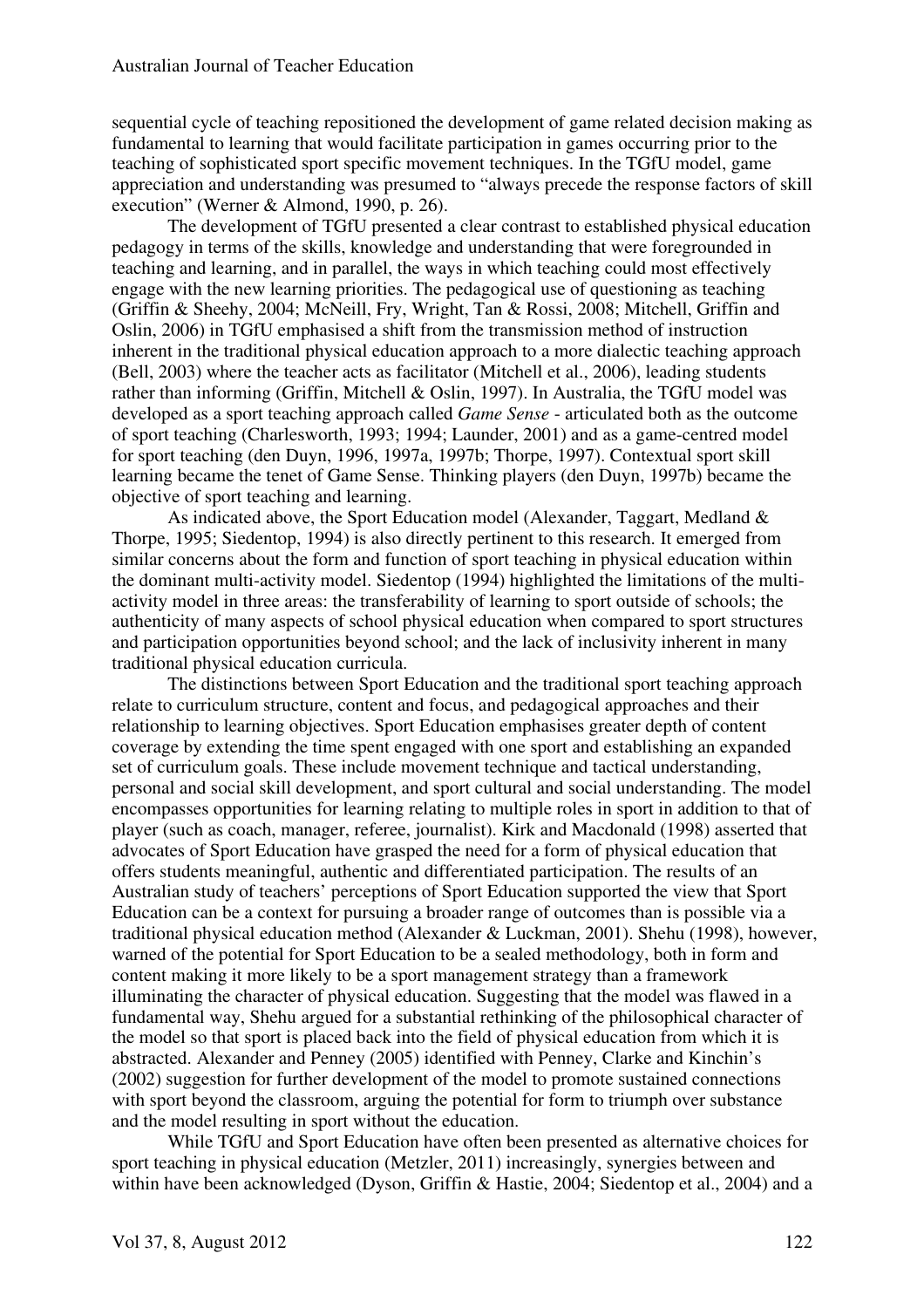number of hybrid models developed (Alexander & Penny, 2005; Collier, 2005; Gubacs-Collins & Olsen, 2010; Hastie & Curtner-Smith, 2006). Sport literacy (Drummond & Pill, 2011; Pill, 2009, 2010) integrates the two models to re-consider the purpose of sport teaching in physical education and the nature of game appreciation and game understanding. As explained earlier, sport literacy is the integration of the curriculum expectations and pedagogical elements of TGfU/Game Sense and Sport Education. It is an innovation for sport teaching in physical education that seeks to move curriculum and pedagogical considerations away from questions of which model and towards a framework for sport teaching that considers the nature of being sport educated (see Figure 1).

Sport literacy is defined as the functional use of sport knowledge for active and engaged citizenship (Pill, 2009). Remaining true to Arnold's (1979) definition of education in physical education, sport literacy aims to integrate teaching and learning to value in learning in, through and about sport. Specifically, learning in sport the sport skill acquisition that enables an individual to be able to move and make tactical decisions efficiently and effectively in game situations; learning about sport so as to be able to recognise that sport is structured in certain ways to bring about certain things; and learning through sport an embodied experience of play.

 Sport literacy has two principles for sport teaching: Sport in physical education can enhance students' access to practices and ideas that can enable them to make a positive contribution to society; and sport helps students to understand the self and the society in which they live. The role of physical education in promoting sport participation in school and beyond is linked with the development of skills and understandings enabling the functional use of sport knowledge within active and engaged citizenship (Drummond & Pill, 2011).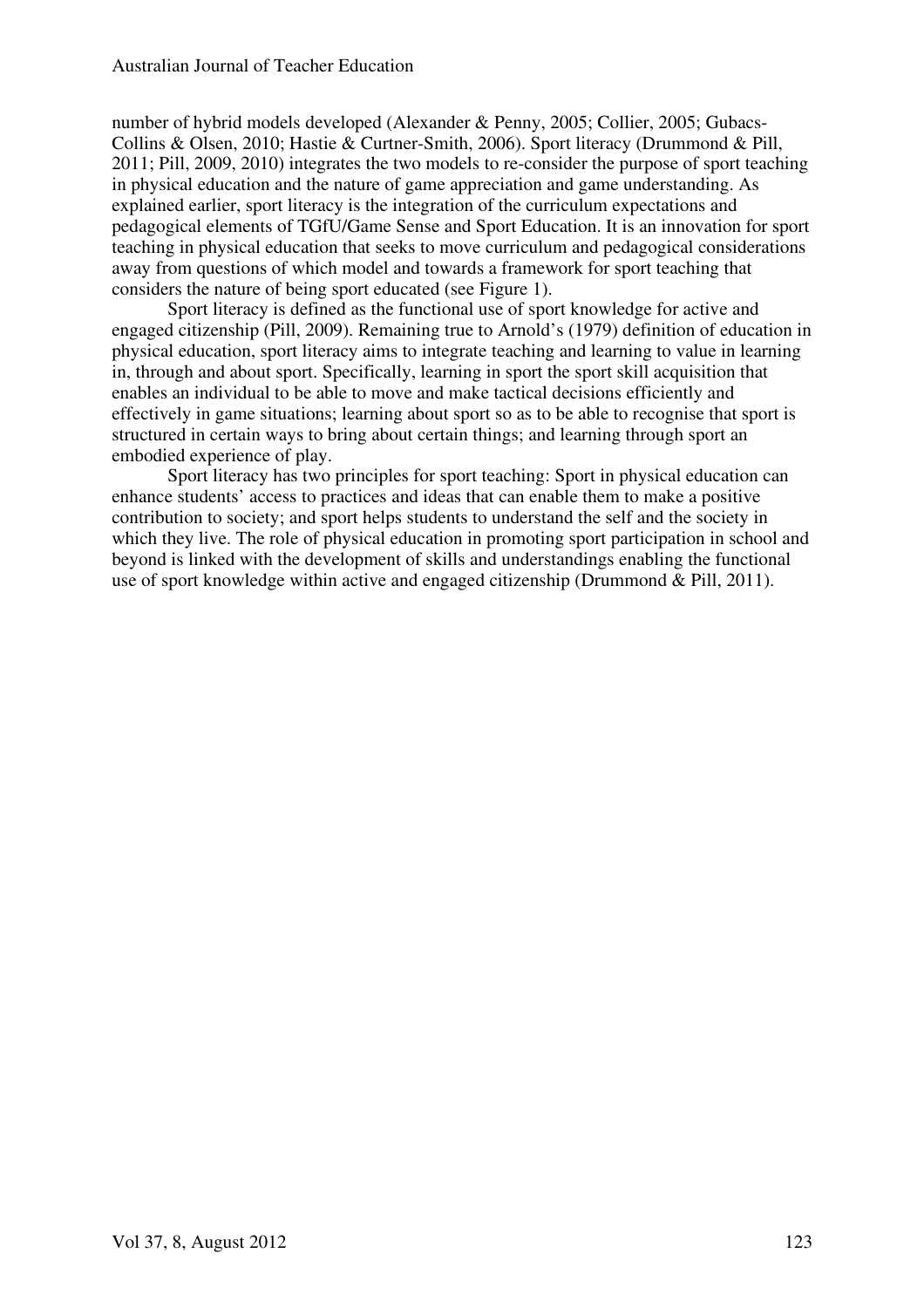

**Figure 1. A framework for developing sport literacy**

### **Study Design**

This research sought to respond to the critical commentary about the form and substance of sport teaching in physical education by supporting innovation in school curriculum and pedagogy through pre-service teacher education. The research was underpinned by an interpretivist perspective (Pope, 2006) and adopted a case study design,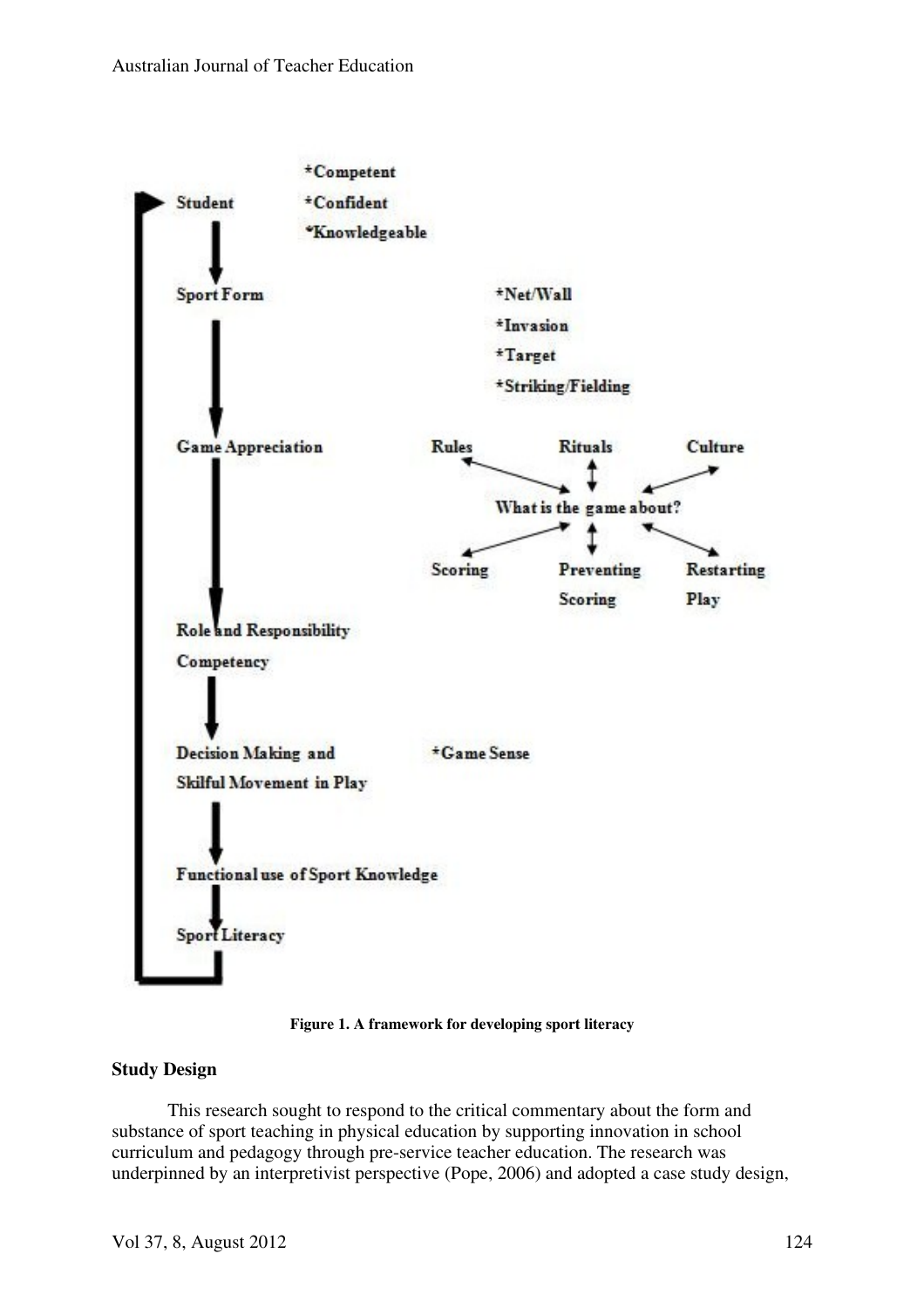focusing specifically upon a cohort  $(N= 52)$  of Year 4 PETE pre-service teachers within the lead author's institution. A case study design suited the research intention to reveal understanding as an extension of the experience (Kervin, Vialee, Herrington & Okely, 2006) of the PETE pre-service teachers with an unfamiliar curriculum model. The lead author adopted the dual roles of a PETE educator and researcher, and thus pursued pedagogical innovation in physical education in and through the teacher education context in which he worked. The research utilised multiple data sources and methods to increase the reliability of the data and the process of collecting it (Punch, 2000). Data sources included surveys and semi-structured interviews and related to four defined stages in the research. The research design and methods are summarised in Table 1. Ethics approval was obtained before commencing data collection and all participants provided informed consent.

| <b>Stage</b>                    | <b>Methods</b>                                                               |
|---------------------------------|------------------------------------------------------------------------------|
| Stage 1                         |                                                                              |
| <b>November - December 2008</b> | Documenting sport literacy as a framing system for sport                     |
|                                 | teaching within physical education.                                          |
|                                 |                                                                              |
|                                 | Autoethnographic accounting for the research project.                        |
|                                 |                                                                              |
| Stage 2                         |                                                                              |
| <b>February 2009</b>            | Web-survey 4 <sup>th</sup> Year PETE pre service teachers.                   |
|                                 |                                                                              |
| <b>March-April 2009</b>         | 4 <sup>th</sup> Year PETE pre service physical education studies curriculum  |
|                                 |                                                                              |
|                                 | specialisation topic.                                                        |
| April 2009                      | Post Topic Survey 4 <sup>th</sup> Year PETE pre service teachers experiences |
|                                 | of learning to teach and design sport curriculum using sport                 |
|                                 | literacy.                                                                    |
|                                 |                                                                              |
| Stage 3                         | 4 <sup>th</sup> Year PETE pre service teachers Professional Teaching         |
|                                 | Practice 4.                                                                  |
| April – May 2009                |                                                                              |
|                                 |                                                                              |
|                                 | Semi structured interviews with physical education teachers                  |
| <b>May 2009</b>                 | Web-survey 4 <sup>th</sup> Year PETE pre service teachers Professional       |
|                                 | <b>Teaching Practice 4 sport teaching experiences.</b>                       |
|                                 |                                                                              |
|                                 |                                                                              |
|                                 |                                                                              |
| Stage 4                         | Semi-structured interviews with 4 <sup>th</sup> Year PETE pre service        |
| <b>June-September 2009</b>      | teachers.                                                                    |

**Table 1:** *Overview of the Research Stages and Methods*

Participants in the study had experienced TGfU-Game Sense and Sport Education as individual curriculum models in two coursework topics prior to being introduced to the idea of sport literacy. Sport Education had been experienced through practical participation in a 26 hour (13 weeks, two hours per week) Australian Football League Sport Education Program (2003). TGfU had been introduced as game sense in a curriculum studies topic through den Duyn's (1997b) recommendations to make sport teaching more game-centred to develop thinking players. The PETE pre-service teachers experienced Sport literacy in their final curriculum studies topic. A purposeful sampling strategy common in qualitative research (Creswell, 2008; Devers & Frankel, 2000) was employed to investigate the PETE pre-service teachers' thoughts, feelings and insights related to learning to plan and enact sport teaching in physical education using the sport literacy model.

Data analysis occurred during each phase of the study (see Table 1), and as Thomas and Nelson (2001) described, was a progressive "process of making sense out of the data" (p. 340). Data analysis began with a word frequency analysis used to initiate the process of open coding category conceptualization (Grbich, 2007; Strauss & Corbin, 1990). Constant comparative analysis (Strauss  $&$  Corbin, 1990), where an inductive process of qualitative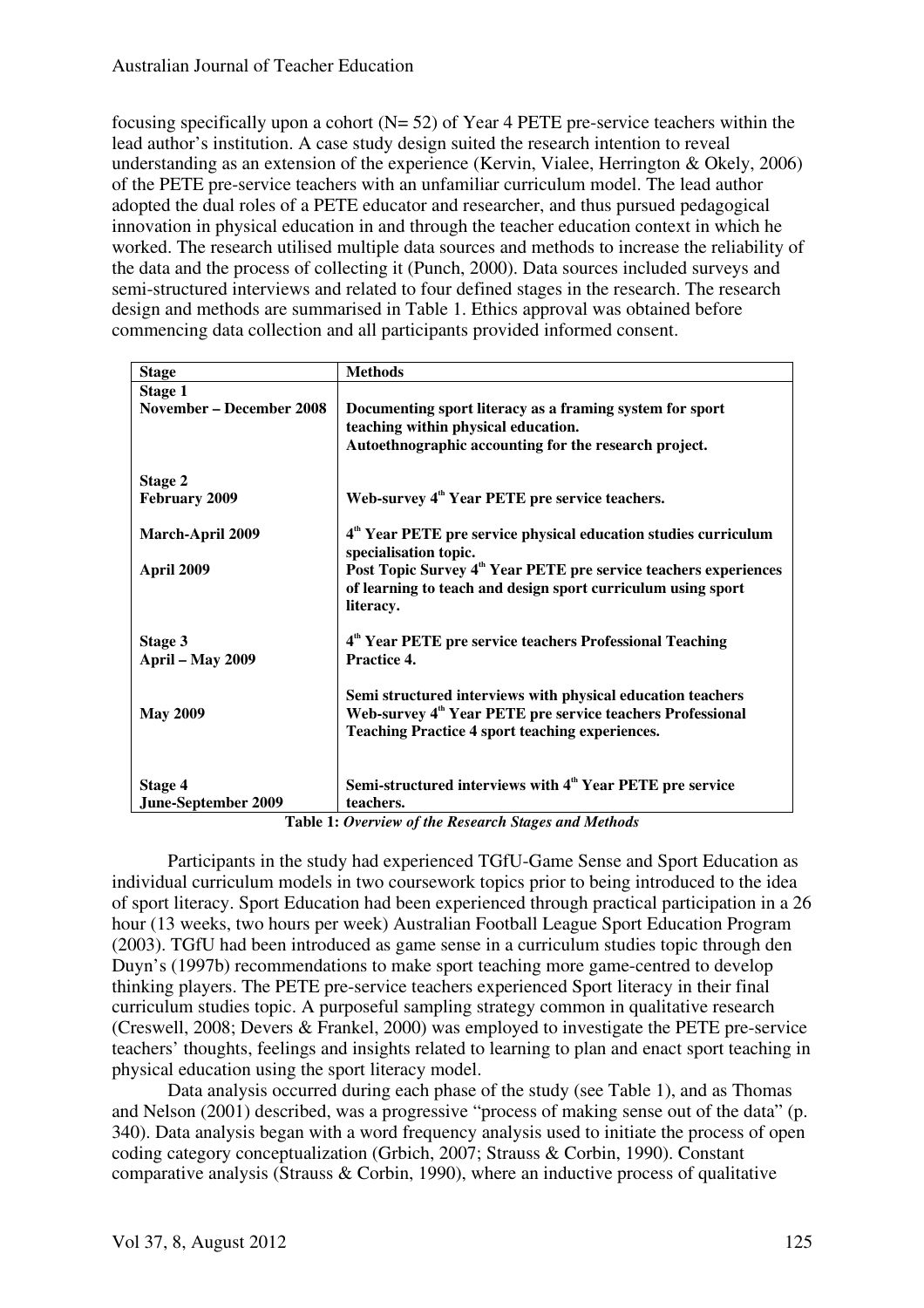#### Australian Journal of Teacher Education

analysis of data took place to test for similarities and differences, further refined the categories and allowed meaning to be drawn from the categories. The next step in the data analysis was axial coding (Gratton & Jones, 2007; Strauss & Corbin, 1990). This involved positioning each category at the centre of the process being explored (as the core phenomenon) and then relating the other categories to each one. The identification of key themes from within each data set (intra textually) was then analysed across the data sets (inter textually) to generate meta-themes and provisional categories (Creswell, 2008) that were progressively refined in order to establish the main themes representative of the total data.

The following section draws on data arising from each stage of the study that are particularly pertinent for teacher educators. It presents and critically discuss the findings (main themes) arising relating to the insights into the limits, constraints and possibilities that centre on the dynamic between PETE and the curriculum and pedagogy of physical education in schools.

#### **Findings and Discussion: Issues for Teacher Education**

As indicated in the introduction to this paper, many of the matters raised by this research have relevance to teacher education broadly, not only PETE. That said, a strong case also emerges for further research that specifically pursues PETE as the context for pedagogical innovation. Discussion here addresses selected themes that arose from the research and that are most pertinent to debates about the content and structure of teacher education courses and their capacity to prompt and support curriculum and pedagogical reform in schools. Data arising from the study provided rich insights into the limits and possibilities for PETE to provide the context, content and environment in which future teachers can rethink sport teaching in physical education.

#### **Prior Learning and Established Understandings**

It was very apparent that the PETE pre-service teachers' expectations and understandings going into the sport literacy curriculum studies topic were informed by ritualised curriculum practices and the habituated enactment of sport teaching existing during their apprenticeship of observation (Lortie, 1975; Schempp, 1989). Their understanding of sport teaching in physical education and perceptions about the design and enactment of sport teaching appeared nested in experiences of physical education at school, school observation experiences as part of their university course work to date, and community sport/sport coaching interactions. Notably, all of these prospective influences appeared to have reaffirmed rather than disrupted a traditional, behaviourist approach to sport teaching in physical education.

Prior to the sport literacy topic, the pre-service teachers viewed sport in physical education as substantially concerned with teaching the technical skills of various sports and how to progress or extend the development of those skills, and the rules of sport. While tactics were also commonly cited as knowledge integral to teaching students how to play a sport, there was no evidence in the responses of a requirement for physical education teachers to have a broader understanding of sport in order to plan and enact sport units of work. Curriculum and pedagogical thinking appeared focused upon and limited to sport-specific, skills-based teaching. For example, this was typical of the comments articulating the recognised knowledge base for teaching sport: "A basic knowledge of the sport to enable them to plan a unit around this in relation to how to do the skills, how the game is played (i.e. rules), tactics of the game" (PETE pre-service teacher comment, Survey 1). Some responses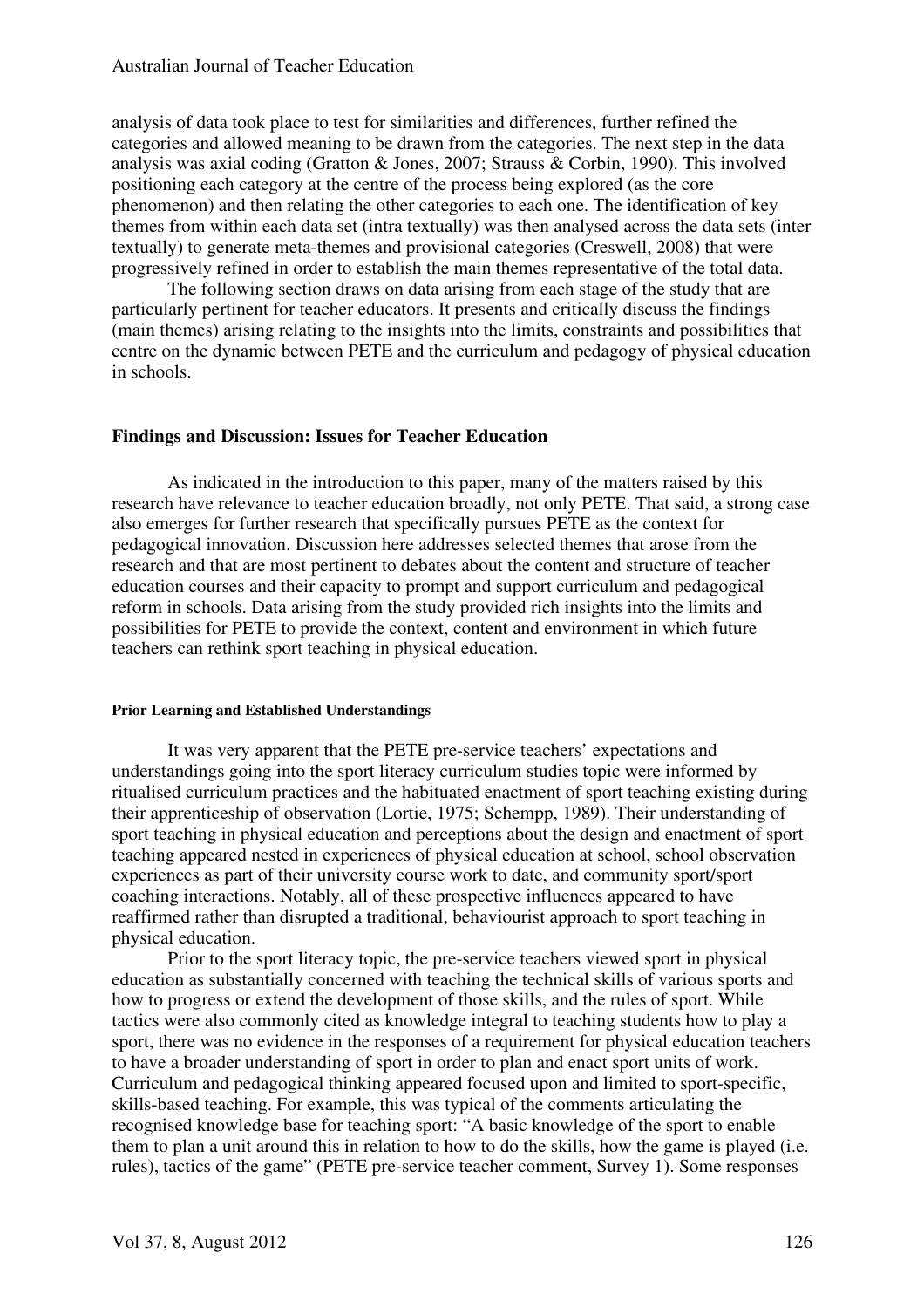pointed towards greater depth of understanding of pedagogy and planning, but retained a similar orientation. One PETE pre-service teacher commented that;

> *PE teachers require in-depth knowledge of the skills, rules and tactics that they wish to cover in each unit throughout the year - importantly making connections between the units where necessary. [In-depth knowledge of the skills, rules and tactics] will allow PE teachers to plan effectively i.e. taking into account the need to adapt their [PE teacher]units depending upon what year level and ability group they are teaching and how to devise appropriate assessment methods which meet their [PE teacher]desired outcomes*  (PETE pre-service teacher comment, Survey 1).

 The pre-service teachers regarded experience as a sport participant or player as essential in providing the knowledge for sport teaching, and saw that experience in a specific sport as essential if they were to design and enact sport teaching for quality learning. A theme evident from the analysis of data across all of the data sources was that the pre-service teachers appeared to assume that the development of sport knowledge and cognition had to wait until after the development of enabling sport skills. Furthermore, they expressed uncertainty as to whether thinking and problem-solving activities were as important as teaching motor skill responses by repetitive drill practice. The persistence of this behavioural paradigm into this final year of the PETE students' degree highlighted the challenge of shifting thinking beyond the view of sport teaching established in the apprenticeship of observation. Encounters with constructivist physical education models for sport teaching (such as TGfU and Sport Education) during PETE course work had seemingly had little impact on students' understandings of the form, function and potential of sport in physical education.

#### **The Limits and Possibilities of Innovation**

To enable the pre-service teachers to experience the intentions of a sport literacy framework first hand during their coursework they were placed into learning situations indicative of teaching with a sport literacy intention. The emphasis was not on learning to play the sport as a school student would learn to play, but rather to experience the curriculum and pedagogical emphases associated with learning to teach volleyball through the lens of sport literacy. Key tenants of the experience were, therefore, learning to play volleyball, learning through volleyball personal and social competencies, and learning about the sport of volleyball as a social and cultural construction (See Table 2).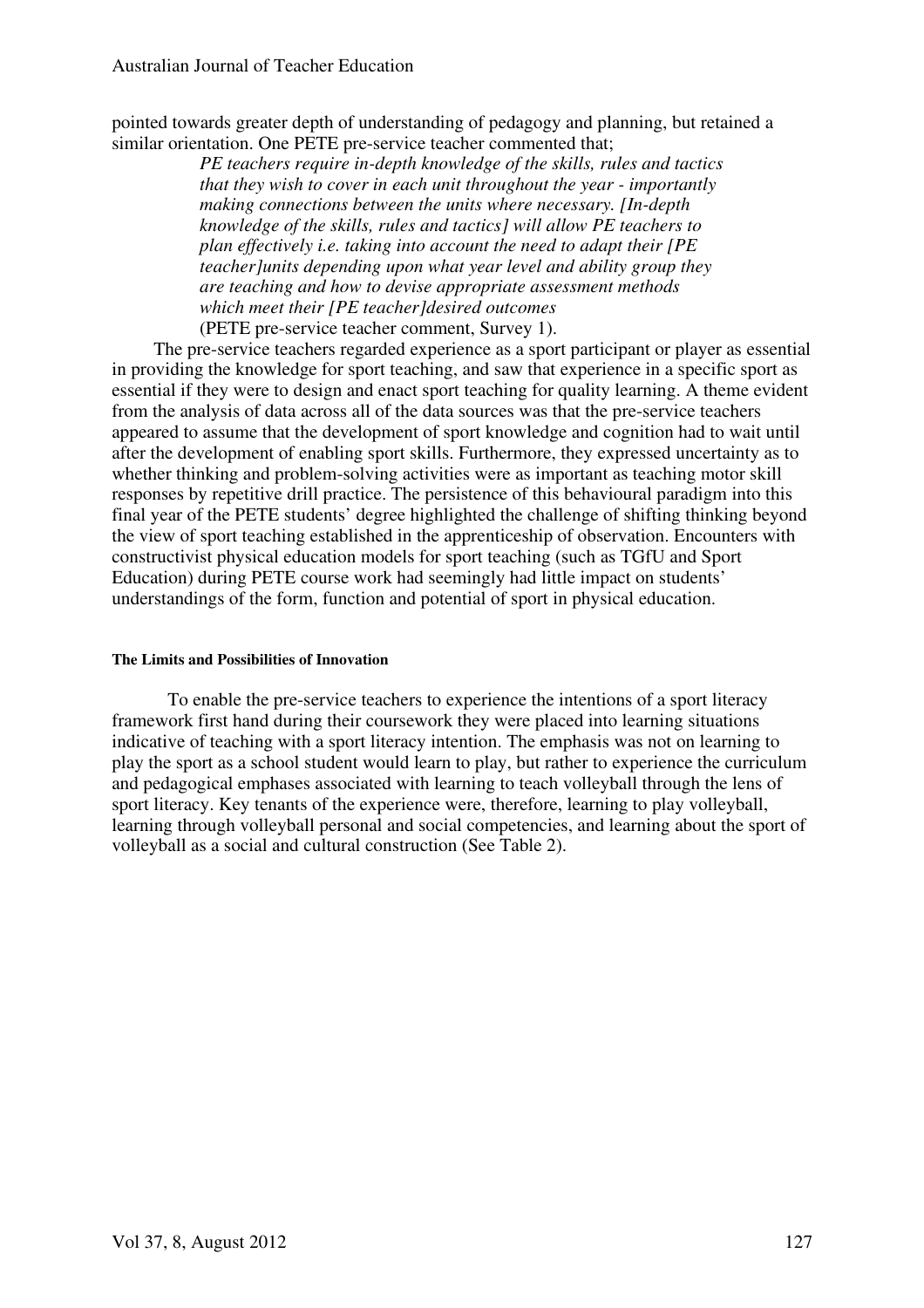| Week           | <b>Content Summary</b>                                                                                 |
|----------------|--------------------------------------------------------------------------------------------------------|
|                | Education in, through and about sport.                                                                 |
|                | Sport literacy and the purpose, form and function of sport teaching in physical education.             |
|                | Volleyball practical:                                                                                  |
|                | pre-tests: skills, knowledge and understanding; and                                                    |
|                | players assigned to teams, individual roles and responsibilities allocated, team                       |
|                | practice session, volleyball game sense, fair play code of conduct contracts.                          |
| 2              | South Australian Curriculum Standards and Accountability Framework H&PE curriculum                     |
|                | outcomes and standards expectations for Physical Activity and Participation, and Personal              |
|                | and Social Develop strands.                                                                            |
|                | Volleyball Referee workshop.                                                                           |
|                | Volleyball practical - Individual roles and responsibilities, team practice session: volleyball        |
|                | game sense.                                                                                            |
| 3              | Designing teaching and assessment of learning in volleyball.                                           |
|                | Volleyball practical - team competition, round 1.                                                      |
|                | Individual roles and responsibilities.                                                                 |
| $\overline{4}$ | Designing teaching and assessment of learning about volleyball.                                        |
|                | Volleyball practical - Individual roles and responsibilities, team practice session: volleyball        |
|                | game sense.                                                                                            |
| 5              | Designing teaching and assessment of learning through volleyball.                                      |
|                | Volleyball practical - team competition round 2.                                                       |
|                | Individual roles and responsibilities                                                                  |
| 6              | Senior Years (Year 11 and 12/13) physical education and sport literacy                                 |
|                | Volleyball practical - Individual roles and responsibilities, team practice session: volleyball        |
|                | game sense                                                                                             |
| 7              | What does it mean to be sport educated?                                                                |
|                | Volleyball practical:                                                                                  |
|                | post-tests: skills, knowledge and understanding; and                                                   |
|                | culminating event: Fair Play Cup finals series.                                                        |
|                | Unit evaluation: Education in, through and about sport<br>$T = 11.4 T + 1.7 T + 1.7 T + 1.7 T + 1.7 T$ |

**Table 2: Topic Week by Week Content Summary** 

Both quantitative and qualitative data arising from the study indicated that the PETE pre-service teachers' response to the pedagogical strategies of sport literacy were positive and viewed favourably in relation to the design and enactment of sport teaching in secondary school physical education. For example, one PETE pre-service teacher commented:

> *I believe it is important to develop students' sports literacy because sport plays such a huge role in the community. There are so many different aspects to sport that playing and mastery of specific skills is just one component. The alternate roles (such as coaches, umpires etc) may well appeal to different people who are less proficient at the specific skills but who's interest is still valid as it is very much another component of sport*

(PETE pre-service teacher comment, Survey 1)

The model was viewed as enhancing their ability to plan quality sport teaching within physical education (90.7%). It was seen as consistent with the intentions of the Middle and Secondary Years Outcomes of the South Australian Curriculum Standards and Accountability (SACSA) Framework (Department of Education and Children's Services, 2004) as it assisted their capacity to plan (86%), teach (93%) and assess (90.7%) sport units of work that address student achievement of the curriculum (SACSA) outcomes addressing *physical activity and participation* and *personal and social development*. Most signalled an improved game knowledge (81.4%) and game understanding (79%). All those signalling undecided or disagreement with the proposition that game knowledge or understanding had improved were experienced in competitive volleyball.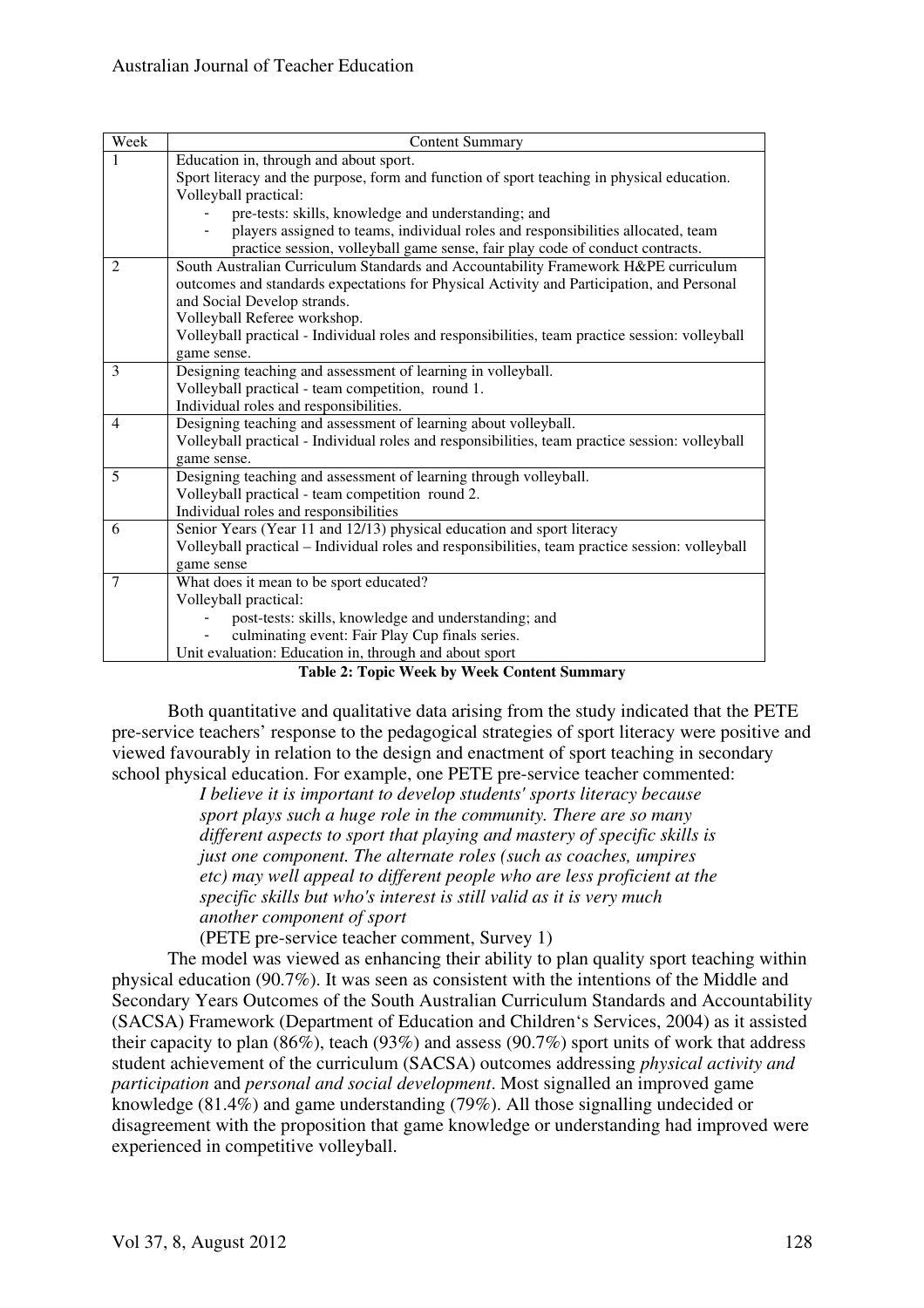Data suggested that practical and theoretical interactivity with a pedagogical curriculum model promoted critical reflection on acculturated and institutional experiences of sport teaching. Experiencing a curriculum model 'as enacted curriculum' permitted examination of the proposed benefits from a personalised perspective that would not be possible if instruction has been restricted to theoretical posturising and textbook interrogations of technique. This comment by one of the PETE students captured the feeling about the potential of course work topics such as this to create an enhanced understanding of possibilities for sport teaching in physical education:

> *It's [sport literacy] altered my philosophy of teaching PE. Doing the curric studies topic and learning about tactical games was easily one of the best topics. Opened my eyes, there is more to the game than being able to do the skill correctly. Even little things like the students being aware of their movement off the ball, like when they are not doing a set, not just standing there, moving and anticipating. I wouldn't have talked about time and space, I would have just talked about how to perform the set correctly. Made me aware that there is more knowledge required to be successful in a game than simply skill acquisition. Saw sport as, learn these skills and then play a game, but now I understand the game differently*

(PETE pre-service teacher comment, PTP4 interview)

Perhaps the most significant point to note from a progressive standpoint, was that the data analysis clearly indicated that the sport literacy coursework topic was instrumental in the pre-service teachers feeling that they had the curriculum and pedagogical knowledge to *design and enact sport teaching differently* to the format and approach that they had been exposed to during their apprenticeship of observation. For example,

*I love the fact that skills are not the number one factor. I have witnessed how alienating skill based teaching can be and believe a lifelong participation in sport would be much more likely*

(PETE pre-service teacher comment, Survey 2)

*It [sport literacy] put students towards the forefront of their own education, giving them a deeper sense of ownership and feeling of being a worthwhile member of the class*

(PETE pre-service teacher comment, Survey 2)

The opportunity to live the curriculum as learners can thus be seen as valuable in preservice teachers coming to know, understand and appreciate the efficacy and value of a curriculum pedagogical model in achieving student learning. At the same time, however, the data analysis clearly indicated that coursework interventions and experiences such as the sport literacy topic are, of themselves, insufficient in constructing PETE as an agency for curriculum renewal. The research findings leant support to the contention that university coursework has a central role to play in exposing pre-service teachers to alternative ways of viewing curriculum form and function. However, it was equally apparent that consistent and sustained action and support directed towards enabling pre-service teachers as agents of curriculum and pedagogical change in the field is required in PETE courses. One of the challenges seen for PETE in this regard reflects that the pedagogical content knowledge of physical education teachers can be highly context specific, due to the variability of experience with the sports they are likely to teach (Griffin, Dodds & Rovegno, 1996), and that the enacted curriculum is, in Ennis' (1995) view, closely connected to pedagogical content knowledge. Therefore, the range of sports a teacher has been pedagogically exposed to during PETE appears destined to constitute a constraint on the development of a physical education teacher's ability to implement a progressive curriculum approach such as sport literacy. The reality in PETE, throughout Australia and internationally, is that courses can never directly engage with the full spectrum of sports that teachers may subsequently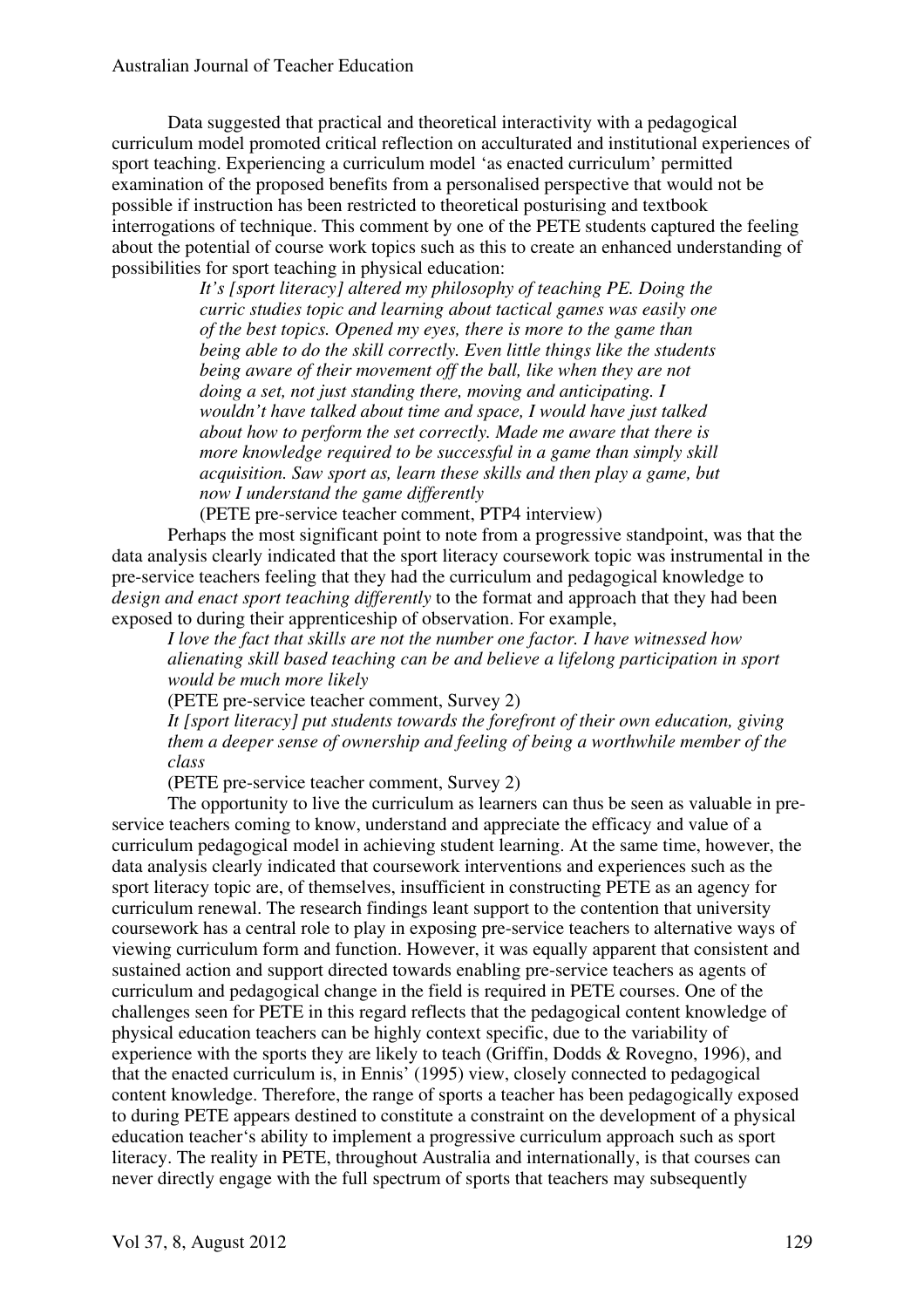encounter and be required to teach in schools. Providing pre-service teachers with the opportunity to formulate a framework through which to both interrogate specific sport knowledge and frame content and pedagogical knowledge emerged as a vital function of PETE courses. It was evident from the data analysis that for this group of PETE pre-service teachers university course work experiences had been limited in this regard. The pre-service teachers remained focused on sport-specific experiences, feeling that they had not been exposed to enough practically based sport experiences during their course work. This quote typifies the PETE pre-service teachers' feelings about practically based sport experiences during their course work:

> *I really believe that we have not done anywhere near the amount of practical we should have. For us to have a unit plan and at least a session or a block of practical experience for most sports, so that we feel confident and we have the knowledge of skills, rules, safety and understanding of the game to deliver a range of sports to students* (PETE pre-service teacher comment, Survey 1)

The nature of a university teacher education programme, where learning is packaged into discrete learning modules (called topics at this institution, and referred to as units or papers elsewhere) was positioned as problematic from the PETE student perspective and emerged as an impediment to the notion of enabling students as agents of change. The discrete learning structure equated to a fragmentation of learning from a student perspective. Fragmentation of pedagogical and content knowledge may inhibit the capacity of PETE to nurture and embed new thinking about the curriculum and pedagogy of physical education. As Humphries (1981) observed three decades ago:

> *It is taken for granted, apparently, that in time students will see for themselves how things fit together. Unfortunately, the reality of the situation is that they tend to learn what we teach. If we teach connectedness and integration, they learn that. If we teach separation and discontinuity, that is what they learn. To suppose otherwise would be incongruous*

(Cited in Lake, 2000, p. 5)

A further structural and pedagogical feature of teacher education is that teaching and learning involves both university and school-based components. For PETE generally and for this study in particular, a key question which arose was whether students would have the opportunity to enact the new pedagogies that they had encountered in their university course, when on school practicum placement, and furthermore, would they feel supported in the school context to take what might well be deemed pedagogical risks? As Wright (2001) emphasised, both the mentor teacher and PTP school placement are dominant influences in the development of teacher understanding about their role and function as professionals. Exposure to sport literacy principles in action in school settings emerged as an enabling factor in pre-service teacher understanding of the application of sport literacy pedagogical strategies. The contextual development of pre-service teachers' curriculum and pedagogical content knowledge and understanding through teaching practicum was important in coming to know and appreciate the practical application of sport literacy to frame sport teaching. At the same time, however, this experience highlighted the fragility of new pedagogical knowledge. One of the pre-service teachers reflected: "I hadn't a lot of experience or observation of sport literacy as a model. I hadn't experienced it as [a school] student. It's limited, sort of at the infancy stage of doing, and if those ways don't work then I am stuffed" (PETE pre-service teacher, post PTP 4 interview).

Opportunities to see evidence of planning to achieve sport literacy in school physical education curriculum documents, and observation of teachers enacting sport teaching using the principles of a sport literacy design were on the pre-service teachers list of desirable practicum experiences. The data arising from this study suggested, however, that a traditional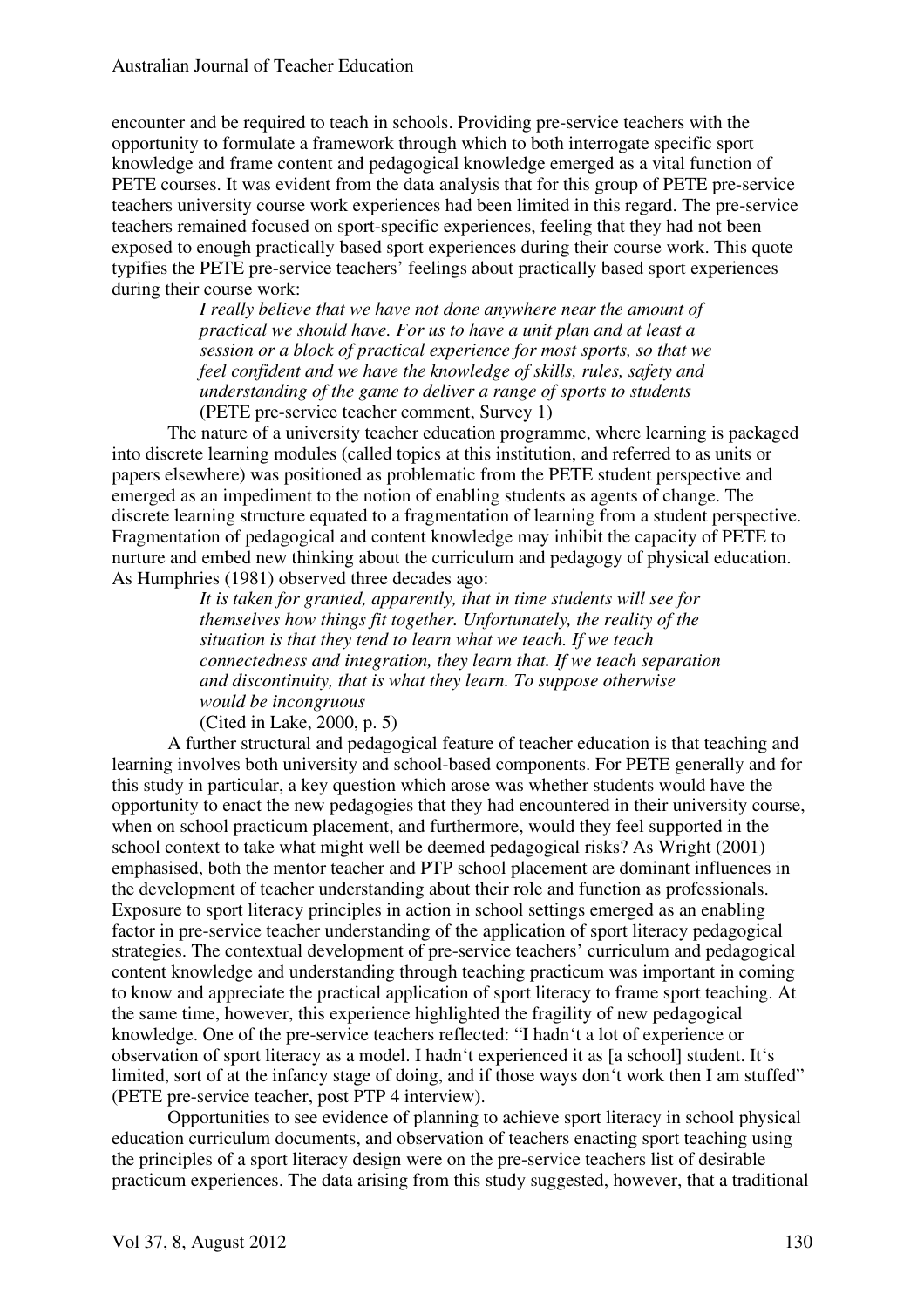approach to sport teaching prevails in most secondary school settings, presenting pre-service teachers with a sharp contrast in pedagogical thinking and approach to that central to sport literacy. Furthermore, while the pre-service teachers desired supportive and knowledgeable school mentors to expand their understanding of the planning and enactment of the type of sport curriculum advocated by sport literacy, they were unlikely to be encouraged to pursue this vision for sport teaching. For example,

> *When I showed my plan to my mentor and asked him to check that it met the curriculum expectations he was like, 'that's great they are teaching you that stuff at Uni, but we don't pay too much attention to it, just do what you think*

(PETE pre-service teacher comment, Survey 1)

Pre-service teachers are more likely to receive encouragement, support, constructive feedback and ideas from effective mentor teachers who have had adequate preparation for their role (Oh, Ankers, llamas & Tomyoy, 2005; Tannehill & Zarajsek, 1990). Gillespie (2011) recently drew attention to mentor teachers' influence in relation to how pre-service teachers conceive their role as teacher and the appropriateness of curriculum and pedagogical choices, and pointed to a need for PETE to therefore place more emphasis on mentor value orientations in their placement of pre-service teachers. This research leant support to this call and Gillespie's (2011) accompanying emphasis of the significance of PETE students' value orientations in considering prospective engagement with curriculum and pedagogy in physical education. In this study the analysis of the post PTP4 interviews indicated that beliefs and value orientations of the PETE pre-service teacher are influential in deciding to implement and persisting with the implementation of a progressive sport teaching framework such as sport literacy.

The pre-service teachers provided with teacher mentor support or indifference towards an alternative framing of the learning environment were more likely to indicate willingness to attempt the objectives of sport literacy. Notably, the mentors of PETE preservice teachers in South Australian schools, where this research was conducted, currently receive no guidelines or professional learning in the mentoring of pedagogical content knowledge in specific subject disciplines. Furthermore, as is the case for many teacher education institutions, the allocation of pre-service teachers to school mentors is an imprecise process and based to a large extent on mentor availability. Currently, notions of master teacher (Schon, 1987) and of highly accomplished teacher (Darling-Hammond, 2006) do not feature in the mentor and PETE pre-service teacher partnership allocation.

The personal challenge of teaching for a broader suite of objectives and expectations of students' learning were evident in the positive responses about future intentions of using sport literacy for the design and enactment of sport teaching. This is reflected in the following comments by two different PETE pre-service teachers. Talking about what would influence them to continue with a sport literacy intention with their sport teaching, they said:

> *Teaching a skill and drill approach I would be bored. Using a combination of TGfU-Sport Ed, being flexible to the class and the sport will be important to me. I think if you are inclined to be reflective about your teaching you are more likely to teach this way. I don't know, possibly you care more about your teaching and what you are trying to achieve. I don't think there is a point turning up every day and not giving a flying uncle about what the kids learn. If you don't care what the kids are learning it is time to give the game away. I feel I am more engaged in a TGfU-Sport Ed. I find it enjoyable to teach this way*

> (PETE pre-service teacher comment, PTP4 interview) *I also felt it opened me up as a teacher. As I went on I didn't feel like I had to control everything and this helped me to assess kids. Kids are*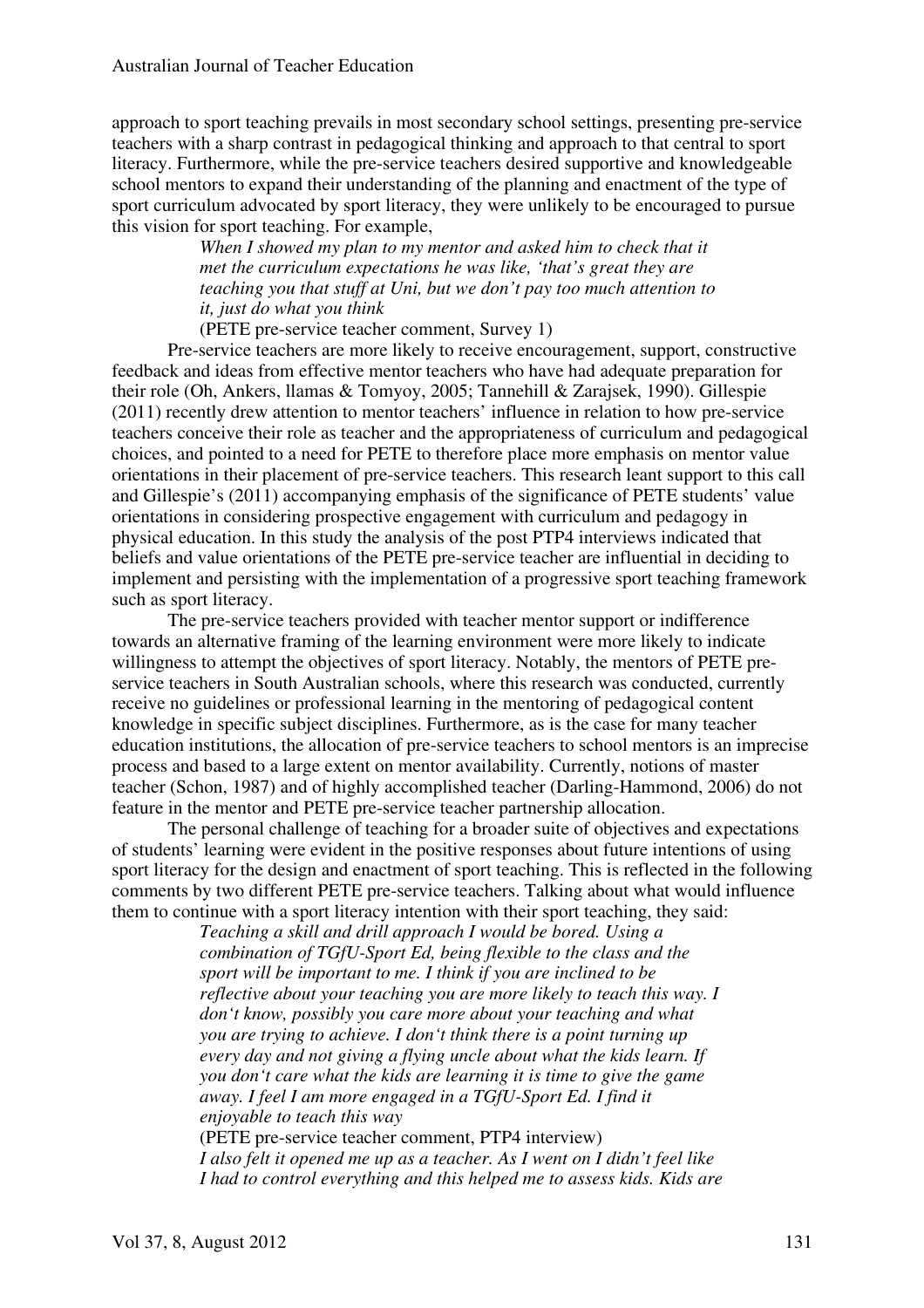*running it. You could look at if the students are achieving the outcomes you want them to achieve. You've got time to look at things a bit. I don't see it as separate models anymore. I could apply the things that I think are valuable for the kids learning. I observed kids doing tennis and they were just mucking around. But in this approach, I could see them linking into the questions and this focussed them. I linked the waterpolo to soccer and the soccer kids started asking me questions, could we apply this to soccer, how could we apply this to soccer, and that's deeper understanding. Kids come out of their shell. You didn't previously see them that capable physically, maybe academically as well. But this style of teaching got them involved a lot more, especially the sport education teams* (PETE pre-service teacher comment, post PTP interview)

Many of the PETE-PS teachers recognised that their practice needed to be different from the practice that they had experienced firstly as students in PE and secondly, that which they typically observed and experienced while they participated in PTP placements. Thus, for these pre-service teachers, their PTP experience had not served to support the notion of PETE as an apprenticeship for innovation in physical education curriculum and pedagogy.

#### **Conclusion**

This study is acknowledged as limited in duration and in being confined to one teacher education institution. Certainly, we advocate for further research of this nature in other PETE institutions. Furthermore, we advocate for the extension of innovation to encompass both university based learning experiences *and* school-based placement experiences. In saying this we recognise the considerable merits in mentor teachers being active participants in PETE developments and associated research that seek to extend pedagogical thinking and practice in physical education in schools. Notably, the results from this study lead us to question whether PETE is providing sufficiently rich learning opportunities and environments to enable PETE pre-service teachers to effectively frame, disrupt and *reframe* their pre-established conceptualisation of physical education. PETE preservice teacher education has been portrayed in literature as potentially a context and formative experience that transforms pre-service teacher beliefs about practice initially formed during the apprenticeship of observation (Schempp, 1989). This study lends support to the notion that PETE can provoke a shift in the knowledge and pedagogical boundaries of pre-service teachers. At the same time, it reaffirmed observations from past research that inherent conservatism in schools continues to limit the likelihood that ideas and innovations introduced via PETE will serve as strong interventions for improved pedagogical practice in schools (Clennett & Brooker, 2006).

According to Schempp (1989) the apprenticeship of observation serves to:

- Acquaint individuals with the tasks of teaching;
- Begin the individual's identification as a potential teacher;
- Provide a framework for the assessment of teaching technique; and
- Personalise a teacher's analytical orientation toward the work of teaching. In physical education, this socialisation influences, informs and shapes the pedagogical motivation for the design and enactment of sport curriculum content. Pre-service PETE teachers learning and developing curriculum and pedagogical content knowledge for sport teaching alongside the deliberate and reflective careful promptings of a teacher educator is necessary (Grossman, 1991), *but not sufficient* to support the strong case (Kinchen et al., 2005) for curriculum renewal through PETE. Our data highlighted the pervasiveness of a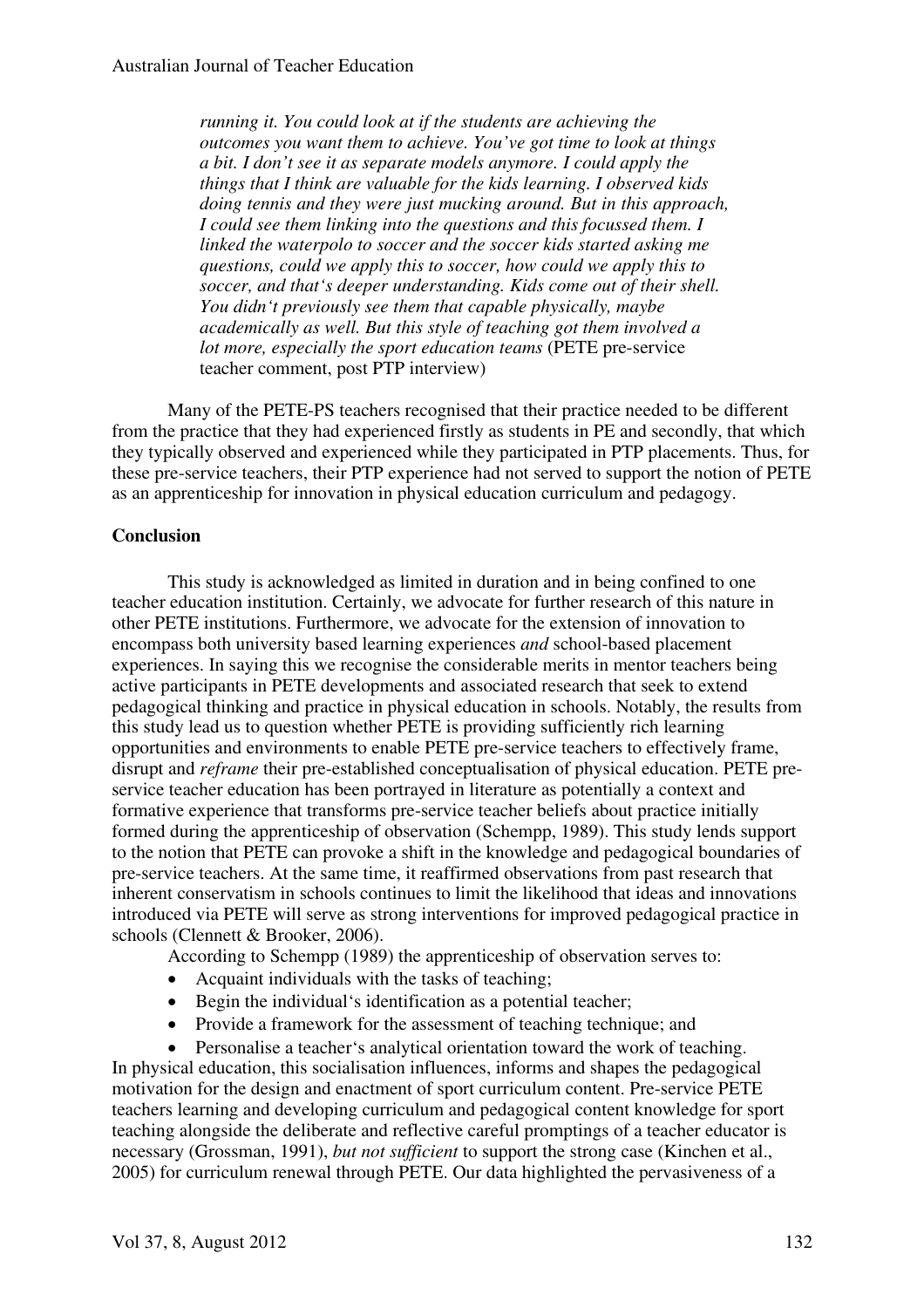normative discourse prompted by subtle, not so subtle and hidden actions (and inaction) of mentor teachers, and indicated that an occupational socialisation into a community of practice interacting around traditional sport teaching practices occurs during PTP. The results from this study suggest that while PETE course work can impact PETE pre-service teacher curriculum and pedagogical understanding of sport teaching, the practicum experience is fundamentally influential. In this instance that experience highlighted the conservatism of much sport teaching in schools and consequently, was not complementary to pedagogical innovation. Rather, it presented the PETE pre-service teachers with tensions and dilemmas in relation to physical education curriculum and pedagogy. Portraits of the possible for sport teaching became stymied by institutionalised patterns of relationships within a community of practice (secondary physical education teaching) that do not encourage pedagogical progressiveness as it is outside the norm of experience and expectation (Wheatley, 1997). Thus it is apparent from the analysis that a new model for the relationship between PETE course work and PTP placement is necessary if PETE is to play the particular and crucial role in securing the conditions for the radical reform (Kirk, 2010) that he suggested is needed to transform sport teaching in physical education.

## **References**

- Alexander, K. (2008). *Is there a role for tactical and sport education models in school physical education?* Paper presented at the First Asia Pacific Sport in Education Conference. Retrieved from http://caef.flinders.edu.au/sie2008/Presentations/Ken%20Alexander%20Keynote%20 Address.pdf
- Alexander, K., & Luckman, J. (2001). Australian teachers' perceptions and uses of the sport education curriculum model*. European Physical Education Review,7*(3), 243-267.
- Alexander, K., & Penney, D. (2005). Teaching under the influence: feeding games for understanding into the sport education development-refinement cycle. *Physical Education and Sport Pedagogy, 10*(3), 287-301.
- Alexander, K., Taggart, A., Medland, A., & Thorpe, S. (1995). *SEPEP: Sport education in physical education program*. Belconnen, ACT: Australian Sports Commission.
- Alexander, K., Taggart, A., & Thorpe, S. (1997). Teacher renewal through curriculum innovation: Changing teacher's pedagogies and programs. *Issues in Educational Research, 71*(1), 1-18.
- Annette, J. (1994). The learning of motor skills: Sports science and ergonomic perspectives. *Ergonomics, 37*(1), 5-16.
- Arnold, P. (1979). *Meaning in movement, sport and physical education*. London: Heinemann.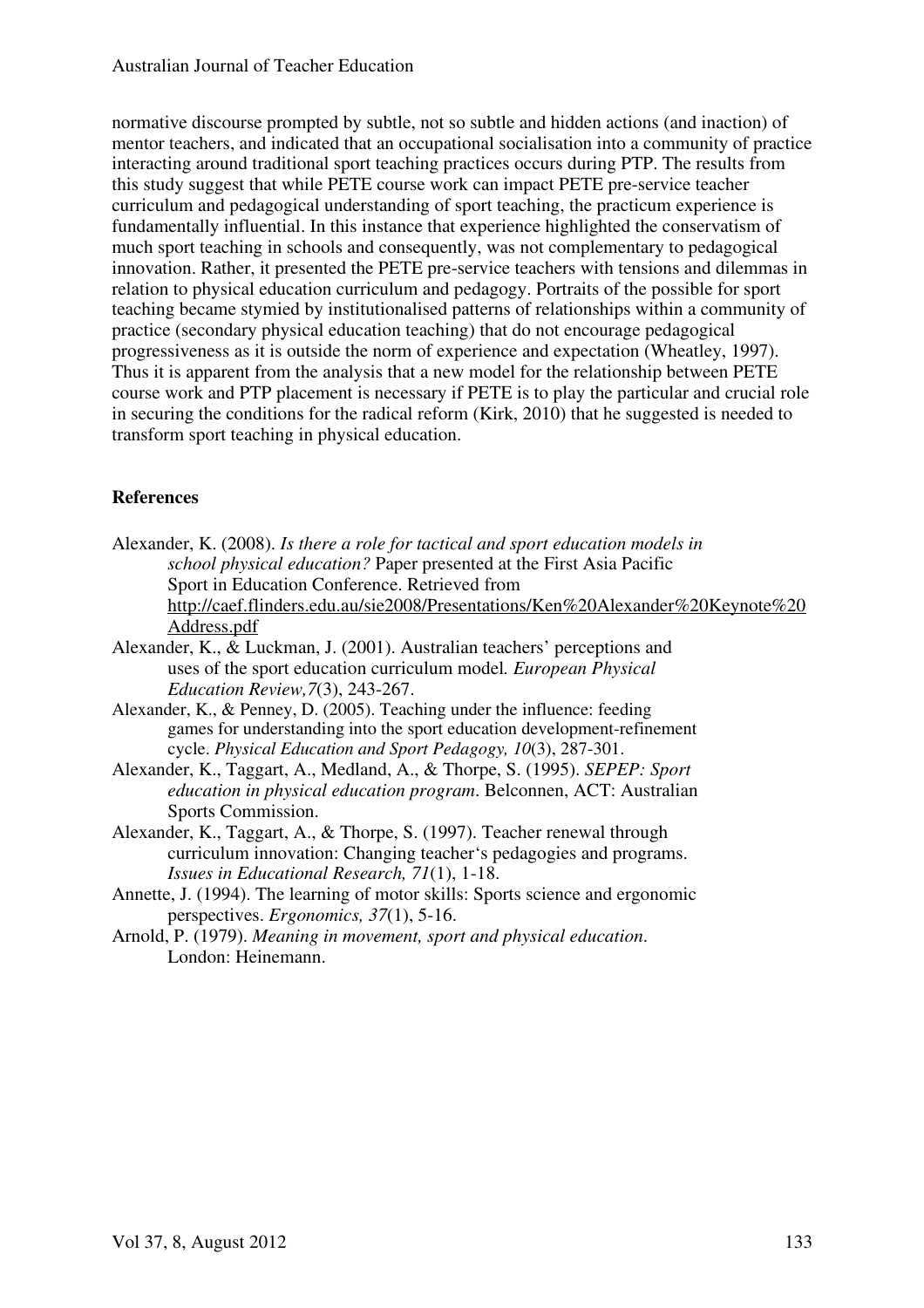- Australian Football League. (2003). *AFL sport education*. Melbourne, Vic: PMP Print.
- Bell, T. (2003). *The playsmart programme: Thinking through physical education*. Retrieved from http://www.aare.edu.au/03pap/bel03619.pdf
- Brennan, P. (2006). From rhetoric to reality: A case study of partnerships for improvement. *The Bulletin of Physical Education, 42*(1), 16-33.
- Bunker, D., & Thorpe, R. (1982). A model for the teaching of games in secondary schools. *Bulletin of Physical Education, 18*(1), 5-8.
- Bunker, D., & Thorpe, R. (1983). A model for teaching games in secondary schools. *Bulletin of Physical Education, 19*(1), 32-35.
- Butler, J. (2005). TGfU pet-agogy: Old dogs, new tricks and puppy school. *Physical Education and Sport Pedagogy, 10*(3), 225-240.
- Capel, S. (2007). Moving beyond physical education subject knowledge to develop knowledgeable teachers of the subject. *Curriculum Journal, 18*(4), 493-507.
- Charlesworth, R. (1993). *Hockey Level 3 NCAS course Discussion topic: Designer games.* Melbourne, VIC: Hockey Australia.
- Charlesworth, R. (1994). Designer games. *Sport Coach, 17*(4), 30-33.
- Clennett, A., & Brooker, R. (2006). *Teaching health & physical education in contemporary Australian school education: Rethinking teachers curriculum and pedagogical work*. Retrieved from http://www.aare.edu.au/06pap/bro06797.pdf
- Collier, C. (2005). Integrating tactical games and sport education models. In L. Griffin & J. Butler (Eds.), *Teaching games for understanding: Theory, research and practice* (pp. 137-148). Champaign, IL: Human Kinetics
- Creswell, J. (2008). *Educational research: Planning, conducting, and evaluating quantitative and qualitative research*. Upper Saddle Creek, NJ: Pearson.
- Crum, B. J. (1983). Conventional thought and practice in physical education: Problems of teaching and implications for change. *Quest, 45,* 336- 356.
- Darling-Hammond, L. (2006*). Powerful teacher education: Lessons from exemplary programs.* San Francisco, CA: Jossey-Bass.
- den Duyn, N. (1996). Game sense Why it makes sense to play games. *Sports Coach, 19*(3), 6-9.
- den Duyn, N. (1997a). Game Sense It's time to play! *Sports Coach, 19*(4), 9- 11.
- den Duyn, N. (1997b). *Game sense workbook*. Canberra, ACT: Australian Sports Commission.
- Department of Education and Children's Services. (2004). *Companion document series: Health and physical education*. Retrieved from http://www.sacsa.sa.edu.au/
- Devers, K., & Frankel, R. (2000). Study design in qualitative research -2: Sampling and data collection strategies. *Education for Health, 13*(2), 263-271.
- Drummond, M., & Pill, S. (2011). The role of physical education in promoting sport participation in school and beyond. In S. Georgakis & K. Russell (Eds.), *Youth sport in Australia: History and culture* (pp. 165-178). Sydney, NSW: Sydney University Press.
- Dyson, B., Griffin, L., & Hastie, P. (2004). Sport education, tactical games, and cooperative learning: Theoretical and pedagogical considerations. *Quest*, *56*, 226-240.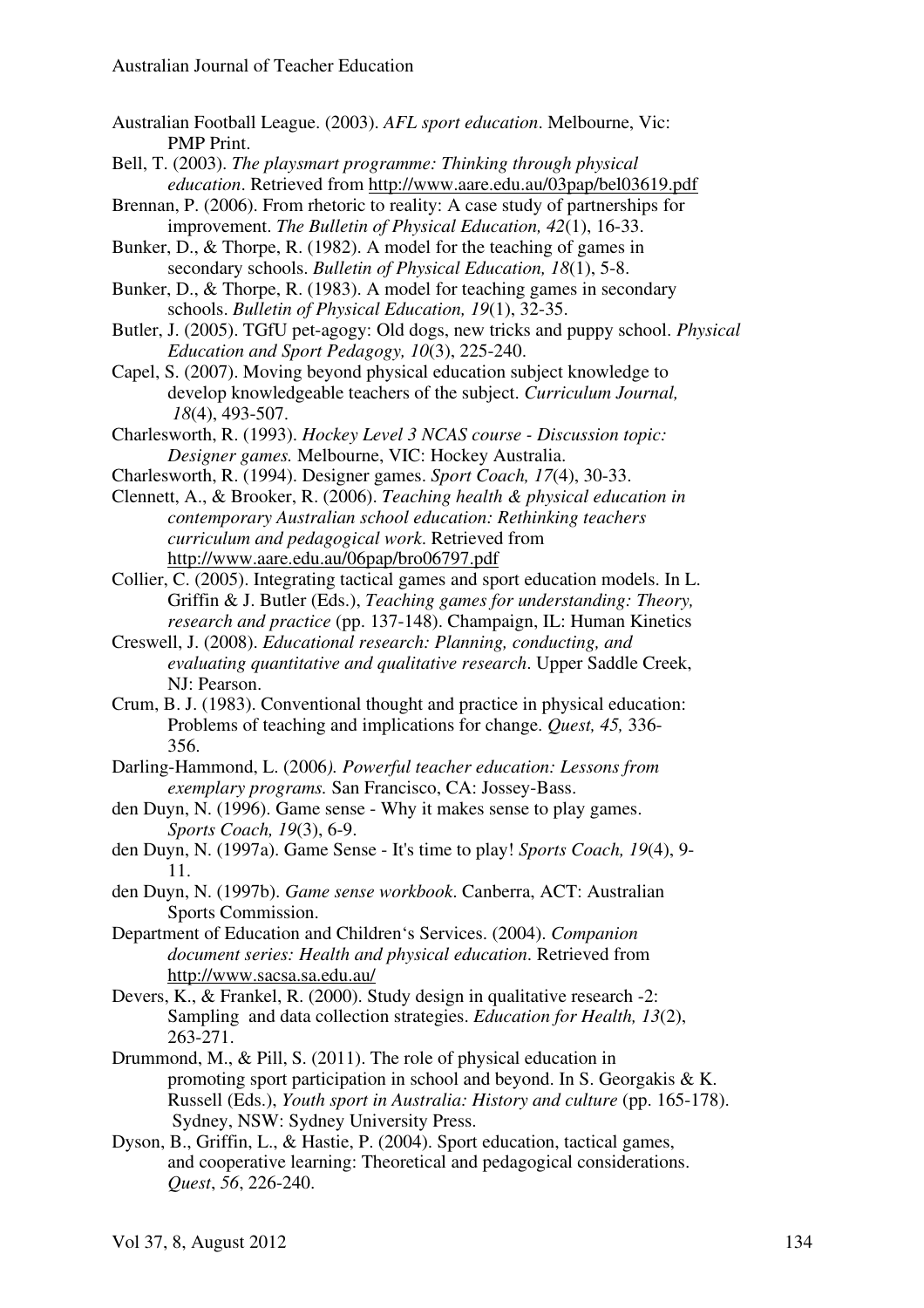- Ennis, C. (1995). Content knowledge transformation: An examination of the relationship between content knowledge and curricula. *Teaching and Teacher Education, 11*(4), 389-401.
- Evans, J. (2004). Making a difference? Education and 'ability' in physical education. *European Physical Education Review*, *10*(1), 95-108.
- Felshin, J. (1972). *More than movement: An introduction to physical education*. Philadelphia, PA: Lea & Febiger.
- French, K., & Thomas, J. (1987). The relation of knowledge development to children's basketball performance. *Journal of Sport Psychology, 9*, 15- 32.
- Georgakis, S. (2006). *From drills to game sense: The meta cognitive revolution in physical education.* Paper presented at the Asia Pacific Conference on Teaching Sport and Physical Education for Understanding. Retrieved from http://sydney.edu.au/education\_social\_work/professional\_learning/resources/papers/Proce edings\_TGfU\_06\_AsiaPacificSport.pdf
- Gillespie, L. (2011). Exploring the 'how' and 'why' of value orientations in physical education teacher education. *Australian Journal of Teacher Education, 36*(9), 58-74.
- Gratton, C., & Jones, I. (2007). *Research methods for sport studies*. Abingdon, Oxon, England. Routledge.
- Green, K. (1998). Philosophies, ideologies and the practice of physical education. *Sport, Education and Society*, *3*, 125-144.
- Grehaigne, J-F., Richard, J., & Griffin, L. (2005). *Teaching and learning team sports and games.* NY: RoutledgeFalmer.
- Grbich, C. (2007). *Qualitative data analysis: An introduction*. London: Sage.
- Griffin, L., Dodds, P., & Rovegno, I. (1996). Pedagogical content knowledge for teachers: Integrate everything you know to help students learn. *Journal of Physical Education, Recreation and Dance, 67*(9), 58-61.
- Griffin, L., Mitchell, S., & Oslin, J. (1997). *Teaching sport concepts and skills: A tactical games approach*. Champaign, IL: Human Kinetics.
- Griffin, L., & Sheehy, D. (2004). Using the tactical games model to develop problem solvers in physical education. In J. Wright, D. Macdonald, & L. Burrows (Eds.), *Critical inquiry and problem solving in physical education* (pp. 33-48). London: Routledge.
- Grossman, P. (1991). Overcoming the apprenticeship of observation in teacher education coursework. *Teacher and Teacher Education*, *7*(4), 345-357.
- Gubacs-Collins, K., & Olsen, E. (2010). Implementing a tactical games approach with sport education: A chronicle. *Journal of Physical Education, Recreation and Dance, 81*(3), 36-42.
- Gurvitch, R., Lund, J., & Metzler, M. (2008). Chapter 1: Researching the adoption of model-based instruction - Context and chapter summaries. *Journal of Teaching in Physical Education, 27,* 449-456.
- Hastie, P. (2003). Teaching sport within physical education. In S. Silverman & C. Ennis (Eds.), *Student learning in physical education: Applying research to enhance instruction* (pp. 109-128). Champaign, IL: Human Kinetics.
- Hastie, P., & Curtner- Smith, M. (2006). Influence of a hybrid sport education-teaching games for understanding unit on one teacher and his students. *Physical Education and Sport Pedagogy, 11*(1), 1-27.
- Holmes, J. (1999). The community of practice: Theories and methodologies in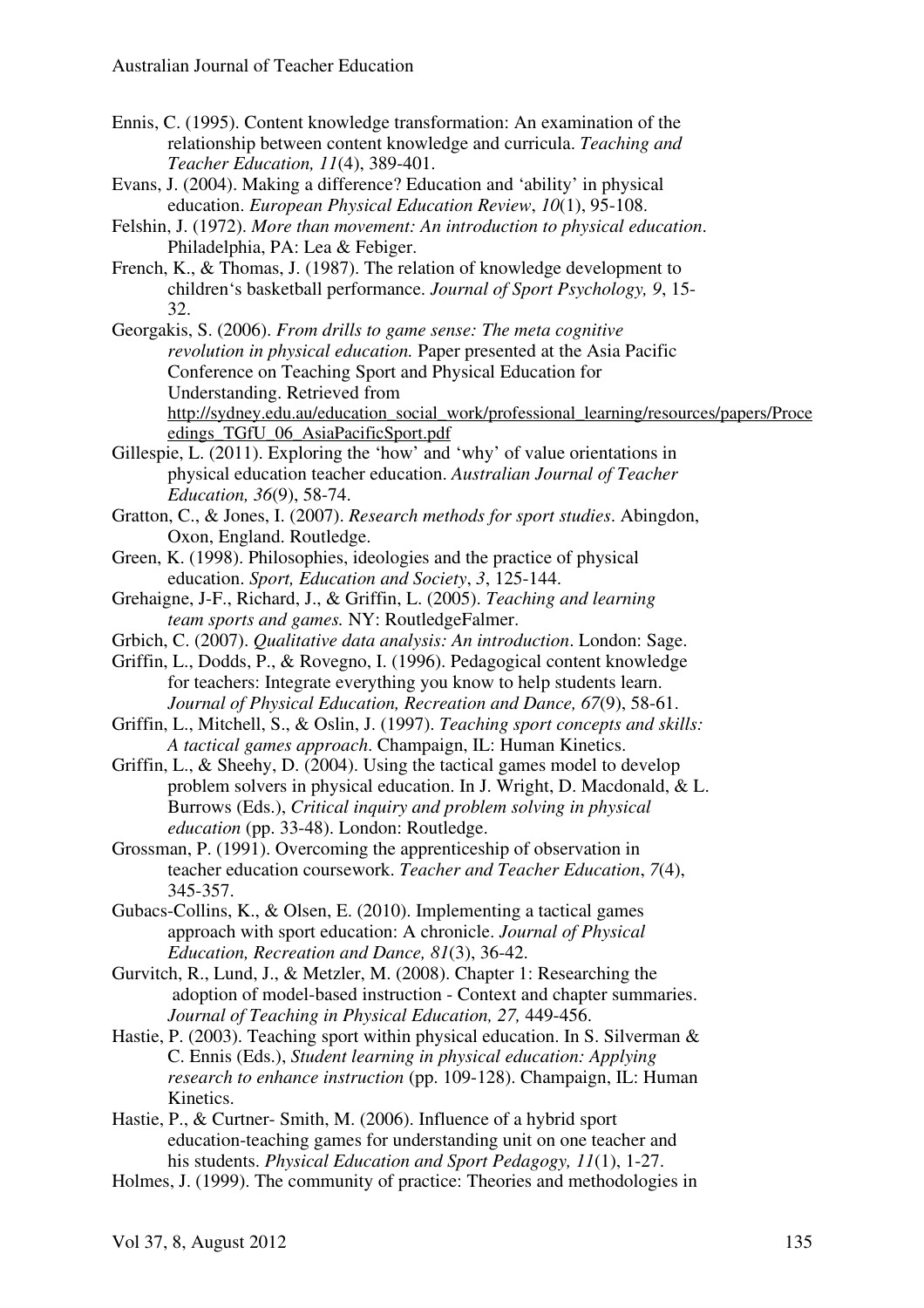language and gender research. *Language in Society, 28*(2), 173-183.

- Hopper, T. (1999). The grid: Reflecting from pre-service teachers' past experiences of being taught. *Journal of Physical Education*, *Recreation and Dance, 70*(7), 53-59.
- Jenkins, S. (2005). *Sports science handbook: The essential guide to kinesiology, sport and exercise science*. Brentwood, UK: Multi-science.
- Kervin, L., Vialee, W., Herrington, J., & Okely, T. (2006*). Research for educators*. South Melbourne, Vic: Cengage Learning.

Kinchin, D., Penney, D., & Clarke, G. (2005). Sport education in teacher education. In D. Penney, G. Clarke, M. Quill & G. Kinchin (Eds*.*)*, Sport education in physical education: research based practice* (pp. 217-288). NY: Routledge.

- Kirk, D. (1988). *Physical education and curriculum study: A critical introduction*. London: Croom Held.
- Kirk, D. (2010). *Physical education futures*. London: Routledge
- Kirk, D., & Gorely, T. (2000). Challenging thinking about the relationship between

- school physical education and sport performance. *Physical Education Review, 2*(2), 119-134.
- Kirk, D., & Macdonald, D. (1998). Situated learning in physical education*. Journal of Teaching in Physical Education, 17*(3), 376-387.
- Lake, K. (2000). *Integrated curriculum*. School improvement research series: Close –up #16. Retrieved from http://www.curriculumassociates.com/professional-development/topics/Integrated-Curriculum/extras/lesson1/Reading-Lesson1.pdf
- Laker, A. (2002). Culture, education and sport. In A. Laker (Ed.), *The sociology of sport and physical education: An introductory reader* (pp. 1-14). London: RouledgeFalmer.
- Launder, A. (2001). *Play practice: The games approach to teaching and coaching sports.* Champaign, IL: Human Kinetics.
- Lave, J., & Wenger, E. (1991)*. Situated learning: Legitimate peripheral participation*. Cambridge: Cambridge University Press.
- Locke, L. (1992). Changing secondary school physical education. *Quest, 44*(3), 361- 372.
- Lortie, D. (1975). *School teacher: A sociological study*. Chicago, IL: University of Chicago Press.
- Lumpkin, A. (2005)*. Introduction to physical education, exercise science, and sport studies*. New York, NY: McGraw Hill.
- Macdonald, D., Hunter, L., Carlson, T. & Penney, D. (2002). Teacher knowledge and the disjunction between school curricula and teacher education. *Asia- Pacific Journal of Teacher Education, 30*(3), 259-275.
- McCormack, A. (1997). Classroom management problems, strategies and influences in physical education. *European Physical Education Review*, *3*(1), 102-115.
- McMorris, T. (1998). Teaching games for understanding: It's contribution to the knowledge of skill acquisition from a motor learning perspective. *Physical Education and Sport Pedagogy, 3*(1), 65-74.
- McNeill, M., Fry, J., Wright, S., Tan, W., & Rossi, T. (2008). Understanding time management and questioning strategies used in a games concept approach to develop 'Game Sense'. *Physical Education and Sport Pedagogy, 13*, 231–49.
- McNeill, M., Fry, J., Wright, S., Tan, W., Tan, K., & Schempp, P. (2004). 'In the local context': Singaporean challenges to teaching games on practicum. *Sport, Education and Society, 9*(1), 3-22.
- Metzler, M. (2011). *Instructional models for physical education*. Scottsdale, AZ: Holocomb Hathaway.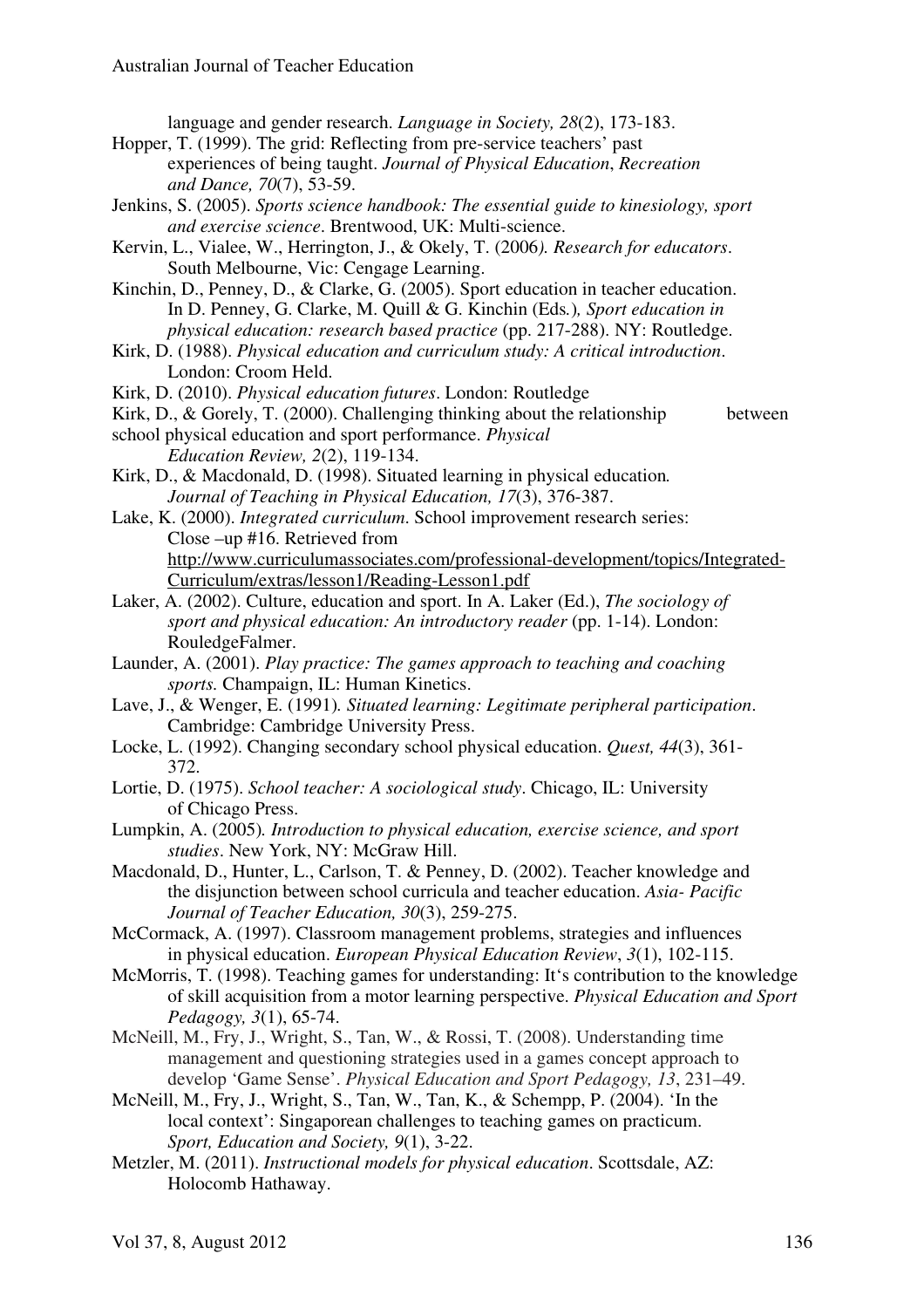Mills, C. (2006). *Pre-service teacher education and the development of socially just dispositions: A review of the literature*. Retrieved from http://www.aare.edu.au/06pap/mil06221.pdf

Mitchell, S., Griffin, L., & Oslin, J. (2006). *Teaching sport concepts and skills: A tactical games approach*. Champaign IL: Human Kinetics.

Oh, D. M., Ankers, A., Llamas J., & Tomyoy, C. (2005). Impact of pre-service student teaching experience on urban school teachers. *Journal of Instructional Psychology*, *March*. Retrieved from http://www.thefreelibrary.com/Journal+of+Instructional+Psychology/2005/March/

Oslin, J., Collier, C., & Mitchell, S. (2001). Living the curriculum. *Journal of Physical Education, Recreation and Dance, 72*(5), 47-51.

Pajares, M. (1992). Teachers' beliefs and educational research: Cleaning up a messy construct. *Review of Educational Research, 62*, 307-332.

Penney, D. (2008). Playing a political game and playing for position: Policy and curriculum developments in health and physical education. *European Physical Education Review, 14*, 33-49.

Penney, D., & Chandler, T. (2000). Physical education: What futures? *Sport, Education and Society, 5*(5), 71-88.

Penney, D., Clarke, G., & Kinchin, G. (2002). Developing physical education as a 'connective specialism': Is sport education the answer? *Sport, Education and Society, 7*(1), 55-64.

Pigott, B. (1982). A psychological basis for trends in games teaching. *Bulletin of Physical Education, 18*(1), 17-22.

Pill, S. (2007). Junior Primary/Primary pre-service teachers' perceptions of their work as effective teachers of physical education. *Healthy Lifestyles Journal, 4*(3/4), 25-31.

Pill, S. (2009). *Sport teaching in physical education: Considering sport literacy*. Paper presented at the  $26<sup>th</sup>$  ACHPER International Conference, July 3-5, Brisbane.

Pill, S. (2010). Sport literacy - It's not just about learning to play sport via 'textbook techniques'. *Journal of Student Wellbeing, 4*(2), 32-42.

Pill, S., & Brown, R. (2007). *Tertiary studies in physical education: Transformative pedagogy - foregrounding the learner.* Paper presented at the 25th ACHPER International Conference, Fremantle, WA.

Pope, C. (2006). Interpretive perspectives in physical education research. In D. Kirk, D. Macdonald & M. O'Sullivan (Eds.), *The handbook of physical education* (pp. 21-36). London: Sage.

Punch, K. (2000). *Developing effective research proposals.* Thousand Oaks, CA: Sage.

Rogers, E. (1995*). Diffusion of innovations.* New York, NY: Free Press.

Rogers, E. & Shoemaker, F. (1971). *Communication of innovations*. New York, NY: Macmillan.

Schehu, J. (1998). Sport education: Ideology, evidence and implications for physical education in Africa. *Sport, Education and Society, 3*(2), 227-236.

Schempp, P. (1989). Apprenticeship of observation and the development of physical education teachers. In T. Templin & P. Schempp (Eds.), *Socialization into physical education: Learning to teach* (pp. 13- 38). Indianapolis, IN: Benchmark Press.

Schon, D. (1987). *Educating the reflective practitioner*. San Francisco, CA: Jossey-Bass.

Siedentop, D. (1992). Preface. *Quest, 44*(3), 285-286.

Siedentop, D. (1994). *Sport education: Quality PE through positive sport experiences*. Champaign, IL: Human Kinetics.

Siedentop, D., Hastie, P., & van der Mars, H. (2004). *Complete guide to sport*